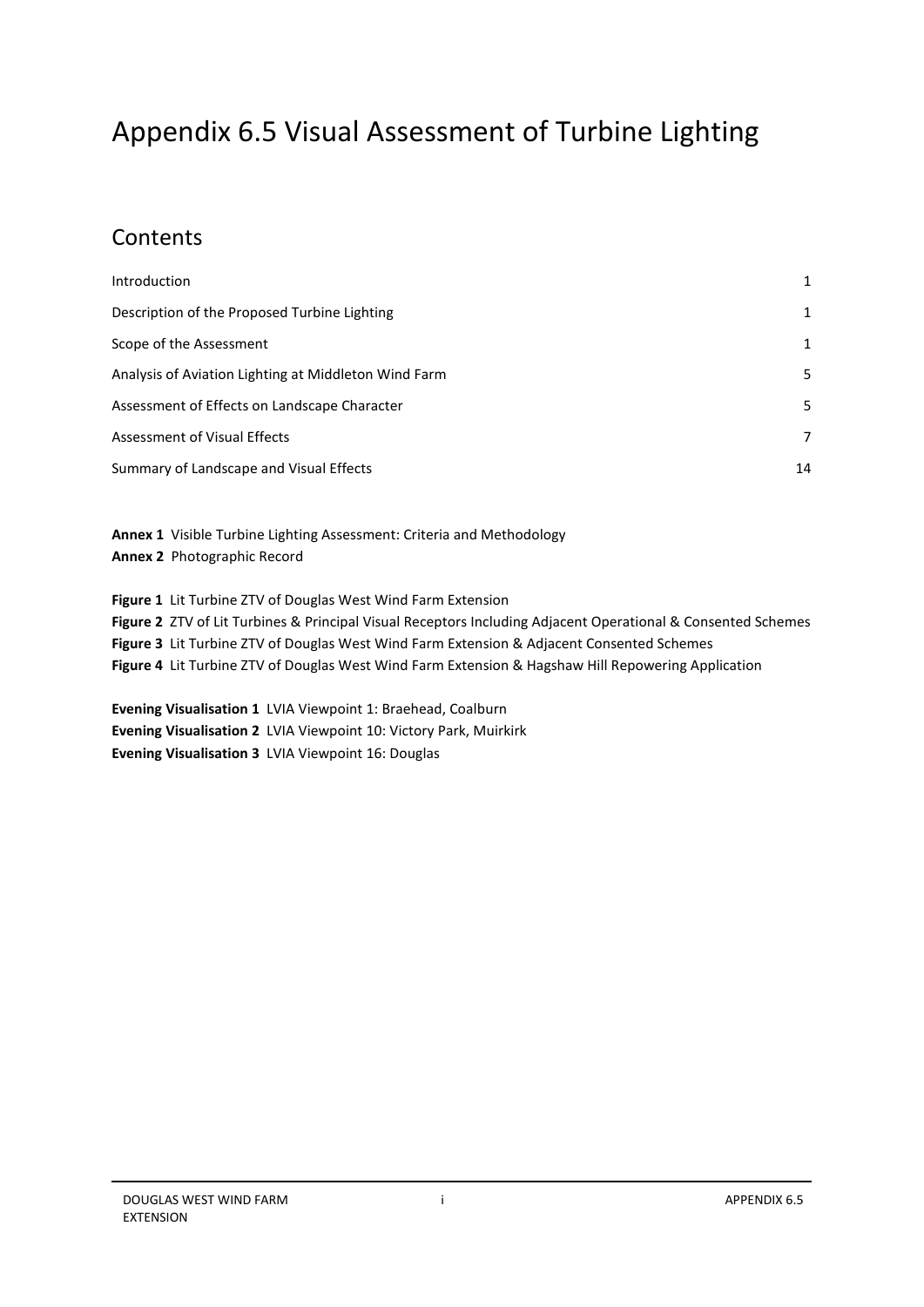This page is intentionally blank.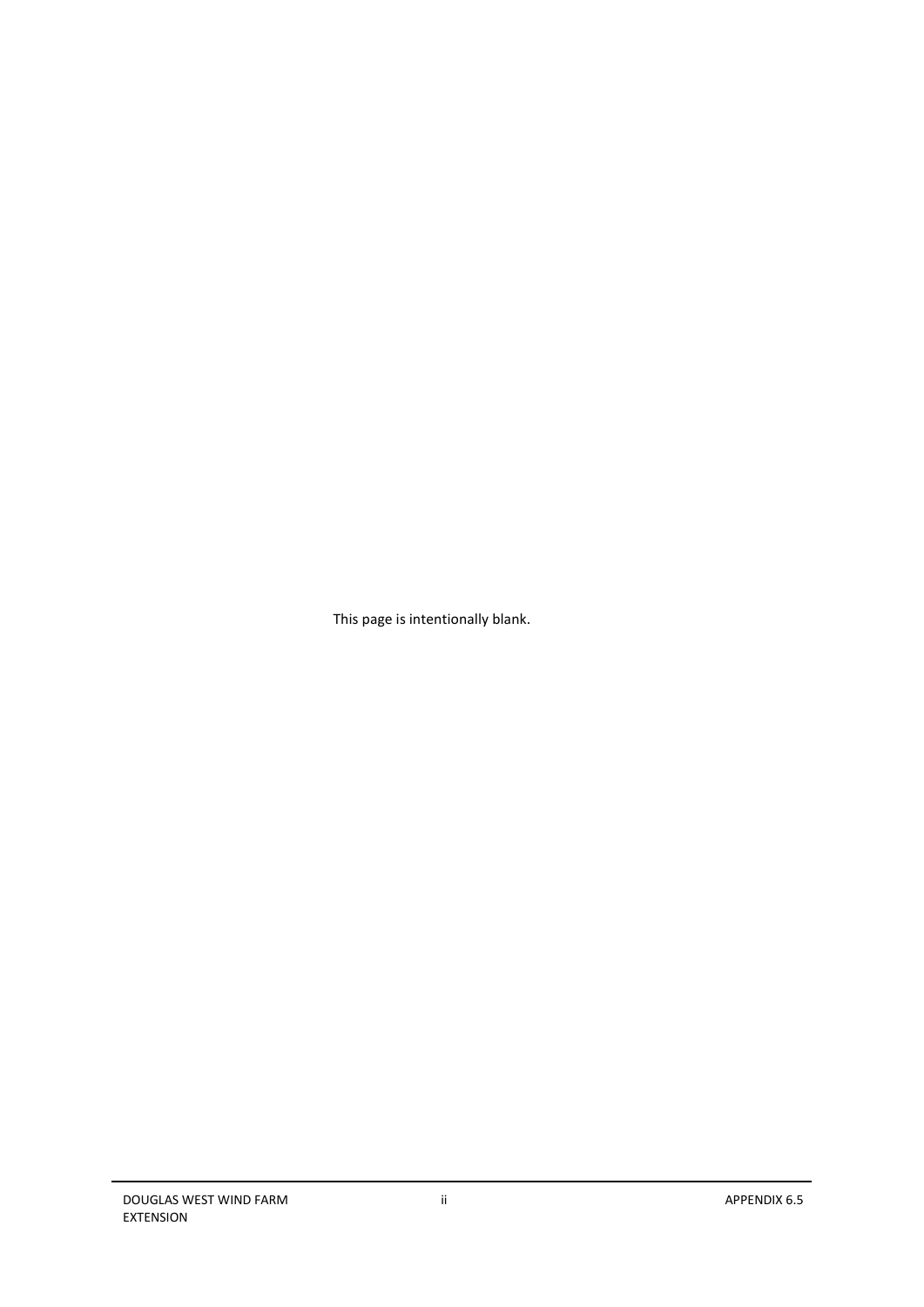# Appendix 6.5 Visual Assessment of Turbine Lighting

### <span id="page-2-0"></span>*Introduction*

- 1. This Appendix presents an assessment of landscape and visual effects arising from the visible lighting of the Proposed Development. The written assessment is supported by a Zone of Theoretical Visibility (ZTV) plan of the visible turbine lighting and visualisations which illustrate the proposed turbine lighting from three viewpoints in the surrounding landscape.
- 2. Consultation on the scope and methodology of the LVIA has also been carried out with the relevant statutory bodies. East Ayrshire Council requested a 20 km study area to be considered as part of this assessment, with the inclusion of a cumulative ZTV. Accordingly, the initial scope of this Appendix is based on a 20 km radius from the proposed turbines. The three proposed viewpoints, as listed below, based on a selection from the daytime viewpoint locations, were agreed to be suitable for the assessment of night time visual effects.
	- VP 1 Coalburn
	- VP10 Muirkirk
	- **VP 16 Douglas**

## <span id="page-2-1"></span>*Description of the Proposed Turbine Lighting*

- 3. There are 13 turbines proposed which would be greater than 150 m to tip and therefore a number of the turbines would have to be lit as required by the Civil Aviation Authority. The following lighting solution is proposed to accord with CAA requirements:
	- **2000 candela steady state red aviation light on the top of the nacelle of turbines 1, 2, 7, 8, and 13;**
	- **32 candela steady red aviation lights (likely to be 3) at an intermediate level of half the nacelle height of the same turbines.**

## <span id="page-2-2"></span>*Scope of the Assessment*

4. The primary source of best practice for Landscape and Visual Impact Assessment (LVIA) in the UK is '*The Guidelines for Landscape and Visual Impact Assessment*', 3rd Edition (GLVIA3) (Landscape Institute and the Institute for Environmental Management and Assessment, 2013). The assessment criteria adopted to inform the assessment of effects arising from the visible lighting has been developed in accordance with the principles established in this best practice document. It should however be acknowledged that *GLVIA3* establishes guidelines not a specific methodology. The preface to *GLVIA3* states:

*'This edition concentrates on principles and processes. It does not provide a detailed or formulaic 'recipe' that can be followed in every situation – it remains the responsibility of the professional to ensure that the approach and methodology adopted are appropriate to the task in hand.'* 

- 5. The assessment criteria set out in Annex 1 have therefore been developed specifically for this appraisal to ensure that the methodology is fit for purpose.
- 6. The purpose of an LVIA when undertaken in the context of an Environmental Impact Assessment (EIA) is to identify any likely significant landscape and visual effects arising as a result of the proposals. An LVIA should consider both: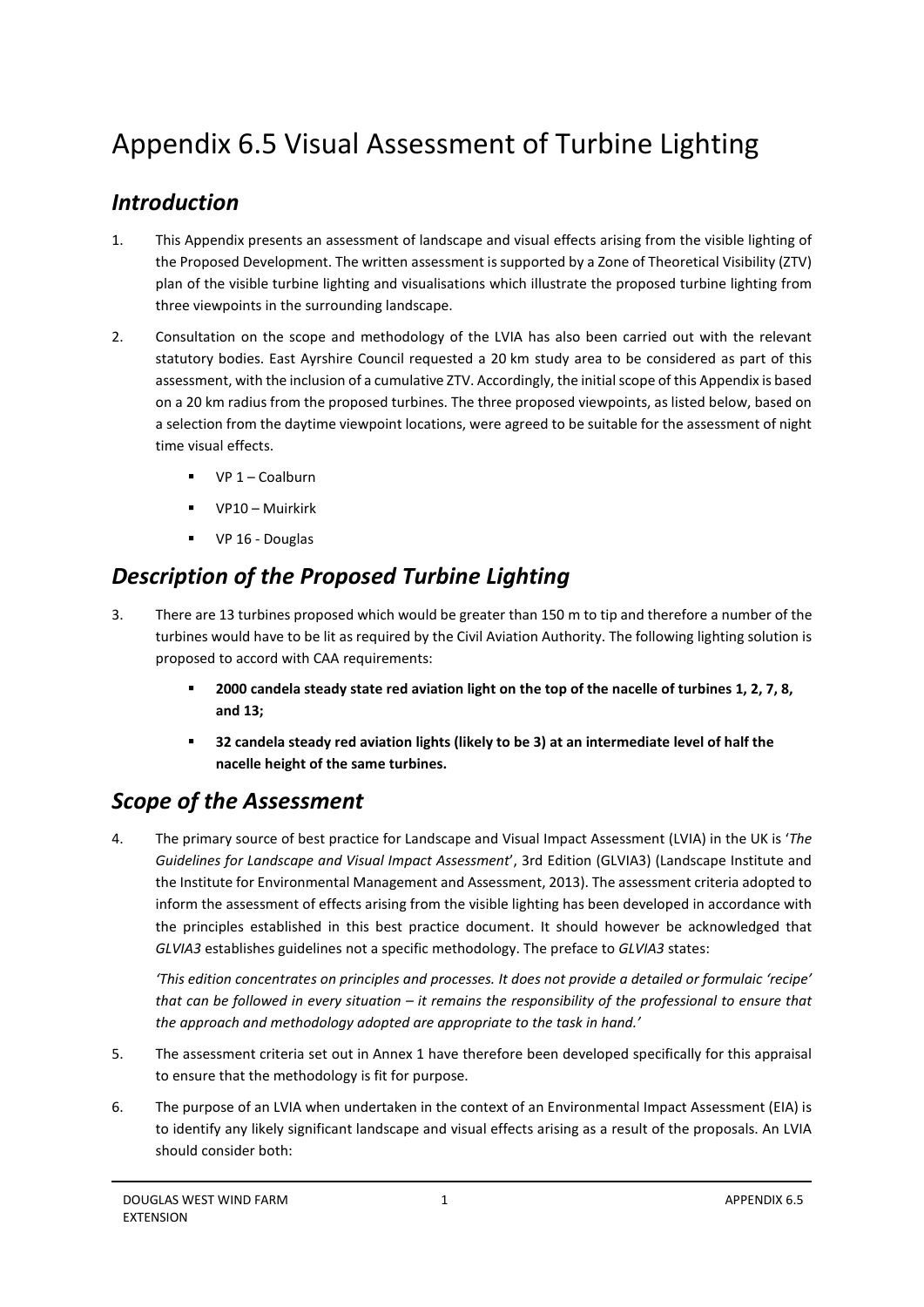- effects on the landscape as a resource in its own right (the landscape effects); and
- **EXECTE:** effects on specific views and visual amenity more generally (the visual effects).
- 7. It is recognised that in some circumstances, it may be possible for turbine lighting to result in a significant effect on the character of the surrounding landscape. For example, if the proposed wind energy development is located within, or in close proximity to, a designated dark sky area, or is remote from existing sources of visible lighting, such as residential areas, commercial or industrial sites, or major roads.
- 8. For wind energy developments which are not located in such areas, it is considered that there would be no potential for significant effects on landscape character to arise from visible turbine lighting of the type proposed. This is because in these areas the character of the landscape during low natural light levels is already in part characterised by the presence of artificial lighting. Therefore, the addition of turbine lighting would not have the potential bring about a fundamental change to the characteristics of the landscape.
- 9. In considering the likelihood of significant effects within the 20 km study area, the Proposed Development is located within a landscape context which already contains some sources of artificial light, particularly those located within the surrounding settlements, industrial complexes and along the highways passing through the near landscape. The Proposed Development is not located near to a recognised Dark Sky Area, and nor is such a Dark Sky Area present within the 20 km study area.
- 10. With reference to the ZTV of the proposed lit turbines, as shown on Figures 1 and 2 of this Appendix, it is clear that there would be theoretical visibility of the lit turbines across the majority of the 10 km study area. Beyond 10 km, and up to 20 km from the proposed lit turbines, theoretical ZTV coverage is generally limited to particular parts of the wider landscape, such as the valley in which the A70 runs between Muirkirk and Cumnock, the M74 corridor, the landscape north of Strathaven, and the landscape in the vicinity of Lanark, as shown on Figure 1. These areas already experience an element of night time lighting either through street lights within urban areas, or lighting along the road networks. The proposed turbine lighting would not be noticeable at such distances greater than 10 km in the presence of existing baseline lighting in the local landscape and thus significant effects are unlikely to occur.
- 11. It is acknowledged that there are more remote areas of the landscape in which the proposed lit turbines would be theoretically visible, such as high points within the Lowther Hills to the south-east, the Tinto Hills to the east, Kirkland Hill to the south-west, and Kype Muir to the north-west. However, the majority of these landscapes are located beyond 15 km from the Proposed Development with just Kype Muir located between 10 km and 15 km from the site. The likelihood of other sources of night time lighting within the nearer landscapes to these hill masses would reduce the impact of the lights associated with the Proposed Development and significant effects are unlikely to occur.
- 12. It is noted that there is lighting proposed on turbines associated with both Kype Muir Wind Farm and Lethans Wind Farms. The turbine lighting of Kype Muir Wind Farm would have a greater effect upon landscape and visual receptors surrounding Kype Muir than the Proposed Development, and similarly the turbine lighting of Lethans Wind Farm would have a greater effect upon receptors in the vicinity of Kirkland Hill. The additional effect of the lighting associated with the Proposed Development would not be significant, and due to the distance between the schemes, it is unlikely for notable sequential effects to occur.
- 13. Taking into account the above findings, it is considered that a 10 km study area would be most appropriate and proportionate to assess the potential effects of the night time lighting of the Proposed Development. It is also considered that, in terms of the assessment of cumulative effects, a consideration of Douglas West Wind Farm, Repowered Hagshaw Wind Farm, Revised Dalquhandy Wind Farm and Revised Cumberhead Wind Farm would be most appropriate.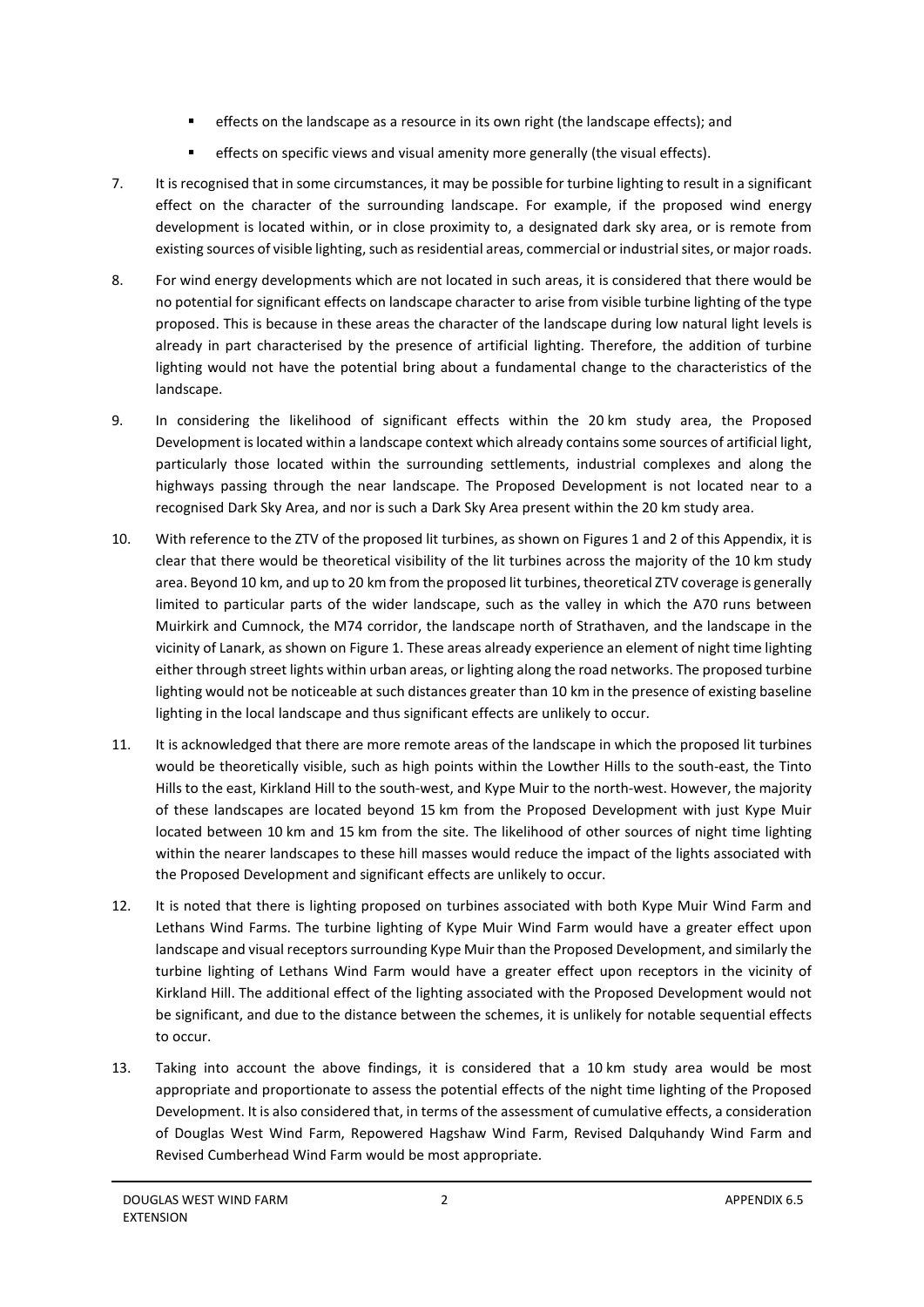- 14. In order to facilitate the assessment of night time lighting effects, a set of criteria and an appropriate methodology has been developed and this is set out in Annex 1, allowing for the assessment of both landscape character and visual effects. The character effects are based on the extent to which there would be a change to the perceived characteristics of the landscape during low light levels. The visual effects are based on the change to the view which would be experienced by visual receptors within the landscape, particularly those people taking in the view from their properties, moving in and around residential areas and using the local road network (again during the changing periods of low light levels experienced during dusk and after sunset).
- 15. The assessment considers all the daily low light periods when the turbine lighting would be visible to receptors in the surrounding landscape. On any given day these may include the early morning, evening and night-time periods. On occasion this may also include periods during the day, should natural light levels be particularly low, due to adverse weather conditions. It is understood that the primary period which an assessment of visual effects should consider, is the period just before official sunset, when sufficient daylight remains for the landform of the landscape on which the wind farm is proposed, to remain partially visible. This time period is known commonly as 'dusk', and whilst it is acknowledged that the formal astronomical period of dusk actually occurs after sunset, immediately prior to night, the wider time period of low light as the sun is setting and immediately after sunset is referred to hereafter in this methodology as the 'dusk period'.
- 16. The timing of official sunset changes depending on the location being considered, and the date of any assessment, but is astronomically predictable. However, this does not mean that the light levels in the period just prior to official sunset are equally predictable, or consistent. In practice, these will vary due to weather conditions and also the site specific effects of surrounding topography, vegetation and built form, including existing light sources in the landscape.
- 17. In order to ensure consistency across the assessment work undertaken and particularly in relation to the visualisations produced, photographs were collected at regular intervals as the light levels decreased across the period prior to and shortly after sunset. In particular, photographs were gathered, and assessments undertaken during the period where street lighting and other light sources of visible light in the baseline have been illuminated, but the landform remained partially visible. The ambient light conditions were recorded during each round of photography using a light meter, to seek as far as possible consistency across the visualisations prepared and assessment judgements made.
- 18. The starting point for determining the scope for the assessment was a consideration of the assessment viewpoints located within 20 km of the Proposed Development which are set out within the main daytime period LVIA. Following a consideration of each of these viewpoints, and with regard to the need to ensure a proportionate assessment was undertaken, the following viewpoints were selected for detailed assessment:
	- VP 1 Braehead, Coalburn;
	- **•** VP10 Muirkirk; and
	- $\blacksquare$  VP 16 Douglas.
- 19. Each of the representative viewpoints were visited several times during periods of low natural light to better understand the likely sensitivity of the viewpoint receptors and to better inform judgements on the likely visual effects arising from the turbine lighting. Furthermore, the extent of the detailed 10 km study area was visited to understand the extent of existing visible light sources and to appreciate the visibility of the development that would arise as receptors move through the landscape.
- 20. It is also relevant to consider the 'future-baseline' that will be in place following the planning consent awarded to the wind farm schemes at Douglas West, Dalquhandy and Cumberhead. In all cases a planning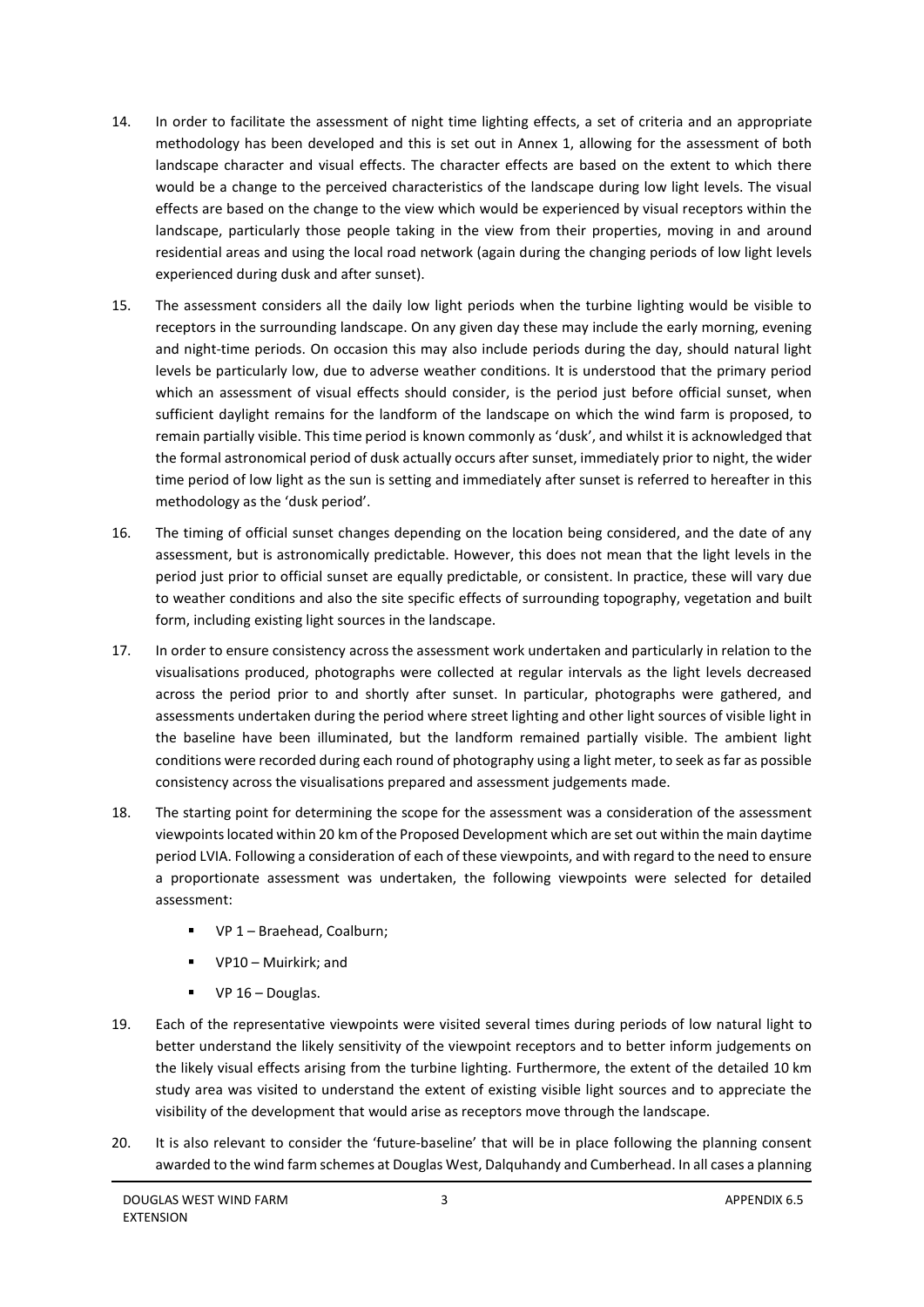condition was set out which requires the inclusion of visible aviation lighting of 25 candela as part of the schemes, notwithstanding that they are developments with turbines of less than 150 m to blade tip. Although none of these conditions have yet been discharged, a specialist aviation consultant working for the Applicant has established what is likely to be put forward as a reasonable response to addressing these conditions. A plan illustrating the likely lit turbines associated with the three schemes is included as Figure 2 of this Appendix. It has therefore been deemed appropriate to include a 'future-baseline' photomontage illustrating this lighting, alongside the actual night-time photography which was gathered for each viewpoint. This allows a judgement to be made as to the likely impact of the Proposed Development turbines when compared with the expected baseline scenario. Figure 2 also shows the likely lit turbine scenario for the Repowered Hagshaw Hill proposal that is currently in planning. The lit turbines associated with the Repowered Hagshaw Hill proposal has also been included in Sheet D of each visualisation to present a cumulative photomontage.

- 21. For each viewpoint a written assessment is provided. In line with the assessment criteria set out at Annex 1, the relative significance or level of effect on visual amenity is determined by considering in tandem the nature (sensitivity) of the visual receptor with the nature (magnitude) of change.
- 22. The assessment firstly considers the current baseline lighting environment during low light periods, particularly the dusk period, and the sensitivity of the receptors represented by the viewpoint. The assessment then describes the degree to which the lighting from the Proposed Development would be visible and the magnitude of change in views in the low light period which would result from the turbine lighting. Finally, a professional judgement is made as to the level of effect which would result from the identified change and whether or not the effect is considered to be significant in terms of the EIA Regulations. The reasoning behind these judgements is set out in the assessment.
- 23. It is recognised that the viewpoints only form individual representative locations from a small selection of the places within the study area from where the turbine lighting will be visible. Therefore, the viewpoints are used as the starting point to inform a wider consideration of the potential for visual effects on the key visual receptors within 10 km of the site. These receptors include settlements (principally Douglas and Coalburn) and users of the M74 and A70.
- 24. The assessment of effects is supported by a Zone of Theoretical Visibility (ZTV) plan illustrating the locations from which the turbine lights would be visible during the low light period. The assessment is also supported by photomontages prepared for the three assessment viewpoints. The methodology for the production of the ZTV Plan and the Photomontages is discussed separately in Annex 1 to this Appendix. However, it should be noted that the visual representation of light in a two dimensional printed photomontage is inherently difficult, as the manner in which light is seen and interpreted by the eye, especially in low light conditions, is a complex and varied matter.
- 25. The photomontages which accompany this assessment have been prepared in line with best practice guidance for the collection of photography for wind farm visualisations and using specialist software for the representation of turbine aviation lighting. However, notwithstanding this, and as with all photomontages, the images provided are simply a tool to assist in the assessment of effects and should be viewed and used in this context. It was established during the field work undertaken for this study that dusk period photographs of visible lighting do not always capture the extent to which the eye perceives light sources during the dusk period. Often photography will appear to show the lighting to be more recessive than it was perceived in the field. The photomontages therefore do not seek to replicate the manner in which a dusk period photograph would capture the aviation lighting, rather they seek to replicate the manner in which the lighting is perceived when it is viewed in the field. The assessment of visual effects does not rely solely on the photomontages however, and it is ultimately professional judgement which is used to evaluate the significance of effects. In the case this judgement has been 'ground-truthed' through site work to review and appraise the effects of existing visible red aviation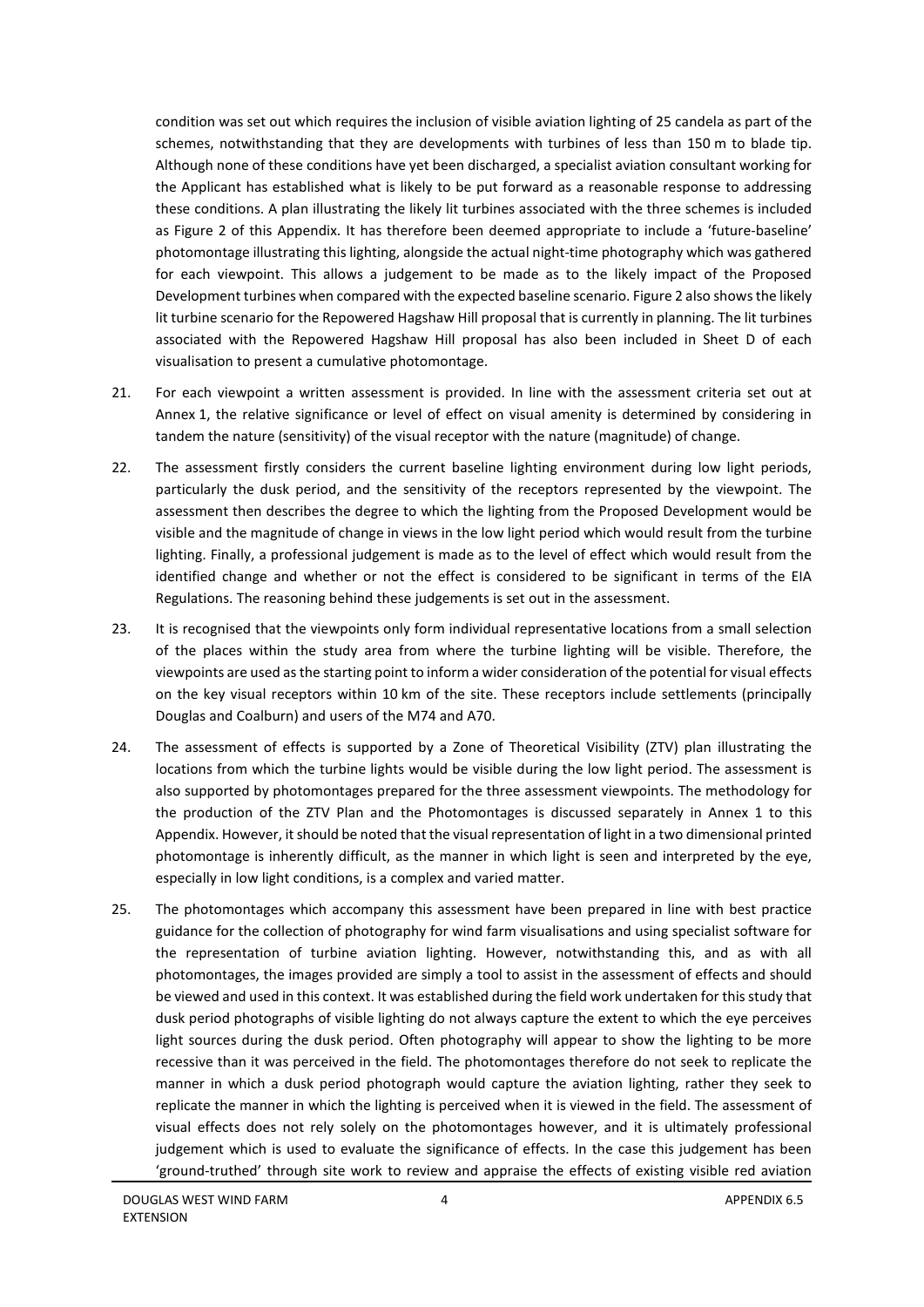lighting in the landscape using a number of locations in the Scottish landscape, as close to the site as was practicable.

26. On several occasions, Pegasus has visited the Middleton Wind Farm, East Renfrewshire, an operational wind farm with aviation lighting similar to that proposed. This enabled consideration and photography of existing visible aviation lighting in comparable low light levels, during the dusk period, for use as context and an aid to the work undertaken, providing a useful control for the assessment. Part of this additional site work also sought to consider if there would be any potential for surface illumination of the turbine blades, tower or nacelle as a result of the aviation lighting to be visible in the wider landscape surrounding a wind farm. A Photographic Record of images of the Middleton Wind Farm during low light conditions is set out at Annex 2, along with a further supporting record of images of the Emley Moor Transmitter station (a 300 m concrete tower and mast lit with 2,000 candela lights close to the Pegasus Office in Leeds), which has also been used as a convenient control and test location to 'ground truth' judgements. This matter is discussed subsequently in this assessment.

## <span id="page-6-0"></span>*Analysis of Aviation Lighting at Middleton Wind Farm*

- 27. In order to help inform the judgements made in this assessment a site visit was undertaken to the Middleton Wind Farm, East Renfrewshire, an operational commercial scale wind farm with aviation lighting similar to that proposed. This enabled consideration of aviation lighting in comparable low light levels, during the dusk period, for use as context and an aid to the work undertaken. A Photographic Record of images of the Middleton Wind Farm during low light conditions is set out at Annex 2, along with a further supporting record of images of the Emley Moor Transmitter mast, which has also been used as a guide.
- 28. Part of this additional site work also sought to consider if there would be any potential for surface illumination of the turbine blades, tower or nacelle as a result of the aviation lighting to be visible in the wider landscape surrounding a wind farm. There was no clear visibility of such phenomena in the wider landscape during the site work undertaken, however it is understood that such events may be possible in close proximity to lit turbines in locations with very low natural light. It is therefore acknowledged as part of the judgements made within this assessment that such occurrences may be possible as a worsecase scenario but that they would not be typical of the general experience of the lighting when seen from the landscape.
- 29. A separate phenomenon which was experienced during the site visit to Middleton was the manner in which the turbine blades passing in front of the turbine lighting serve to cause a temporary dimming and brightening of the lights. This is something which only occurs when the turbines are viewed with the blades in front of the nacelle and therefore is dependent on the prevailing wind direction on any given day. The minor dimming and brightening effect serves to increase the noticeability of the turbines within the view and to some degree increases their visual effect. It is therefore acknowledged as part of the judgements made within this assessment that such occurrences would periodically occur in relation to the proposed turbines (the occurrence being most likely for locations to the south-west of the turbines i.e. less likely for locations to the south-east and north such as Douglas and Coalburn respectively).

# <span id="page-6-1"></span>*Assessment of Effects on Landscape Character*

30. The proposed turbines lie within the LCST 7A – Rolling Moorland Forestry character type as defined in the South Lanarkshire Landscape Character Assessment, 2010. The daytime period assessment work undertaken for the proposals set out in the main LVIA Chapter, identified that there would be a significant effect on the character of these areas and a number of the surrounding character areas within 10 km of the site.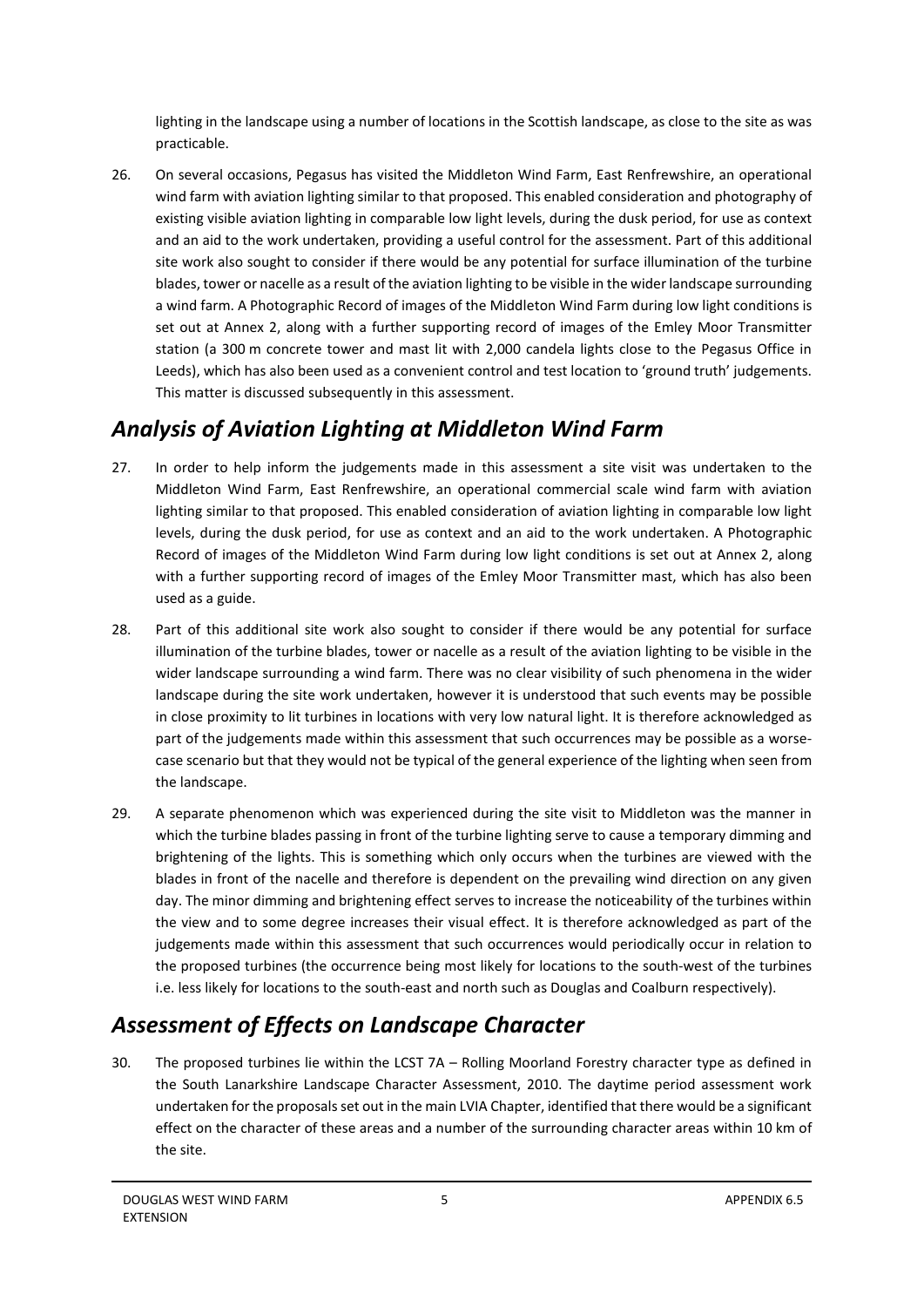- 31. The key characteristics of the landscape character areas which lie in the area surrounding the site are set out in published landscape character assessments. However, a consideration of the potential for effects on landscape character during the low-light period requires an understanding not just of those characteristics which are apparent during the daylight, but also the degree to which artificial light sources are present in the landscape during low-light conditions.
- 32. Often there is a correlation between the daytime characteristics and the low-light characteristics, with primarily urban areas being identified as having a separate character from the surrounding rural landscape, both during daylight when buildings are visible and during low-light considerations when residential and street lighting is visible. However, this correlation is not always definitive as there are examples of landscapes which may appear rural and intimate during the daylight, but which may be characterised strongly by the artificial lighting of agricultural buildings during low-light. Similarly, there are landscapes which despite not being especially attractive or rural during daylight, can have very low levels of artificial lighting during low-light, giving a greater degree of intimacy and peacefulness to the landscape.
- 33. A review of the published character types within 10 km of the site was undertaken and each was considered in the field during low-light conditions, where accessible, as well as during daylight. From this review it was apparent that the only landscape which had baseline conditions during the low-light period where artificial light was not a characteristic element of the experience from within or looking out from the area was the Plateau Moorlands of East Ayrshire, which extends to become the Southern Uplands landscape of Dumfries and Galloway. This is not to say that artificial light sources are not present within, and visible from, this landscape, rather that views of such lighting are more infrequent and often towards sources at distance. The notable exception to this being the lighting associated with the mining industry which operates in some sections of the landscape.
- 34. The area of the landscape in which there would be the potential for effects on landscape character to occur from the visible aviation lighting is illustrated on the Zone of Theoretical Visibility (ZTV) Plan set out at Figure 1 of this Appendix.
- 35. During the period in which there was sufficient daylight to clearly see the turbines any effect on landscape character would be brought about primarily by the turbines themselves, rather than the associated lighting. However, as the daylight levels decrease, the visibility of the turbines decreases, and the turbine lighting becomes a more notable element. Eventually a point is reached at which it is the turbine lighting which brings about the greater degree of visual effect and indeed later in the darkest light conditions, it is only the lighting which brings about an effect as the turbines themselves are no longer visible.
- 36. It is accepted that within the Proposed Development site itself, and its immediate landscape context within the Rolling Moorland Forestry and wider Rolling Moorland, the presence of the visible aviation lighting would bring about a notable change during the low-light period. This being the change from a landscape which was primarily characterised by its absence of visible artificial light, to a landscape where artificial light (i.e. the lit turbines) became a primary characteristic. However, within a relatively short distance from the turbines the overriding characteristics of the landscape would remain those of an expansive, generally open rural and unlit landscape, with the turbine lighting forming a noticeable, but not a dominant feature.
- 37. In terms of an EIA judgement of significance it is considered that the Rolling Moorland landscape and its associated sub types in the vicinity of the site are of high sensitivity to change during low-light conditions, as a consequence of its relatively low visibility of existing artificial lighting. With regard to the magnitude of the change it is considered that within the Proposed Development site itself and its immediate landscape context, the change would be high, resulting in a **major** and significant effect. Beyond a distance of approximately  $1.5 - 2$  km from the site the magnitude of effect would reduce to medium with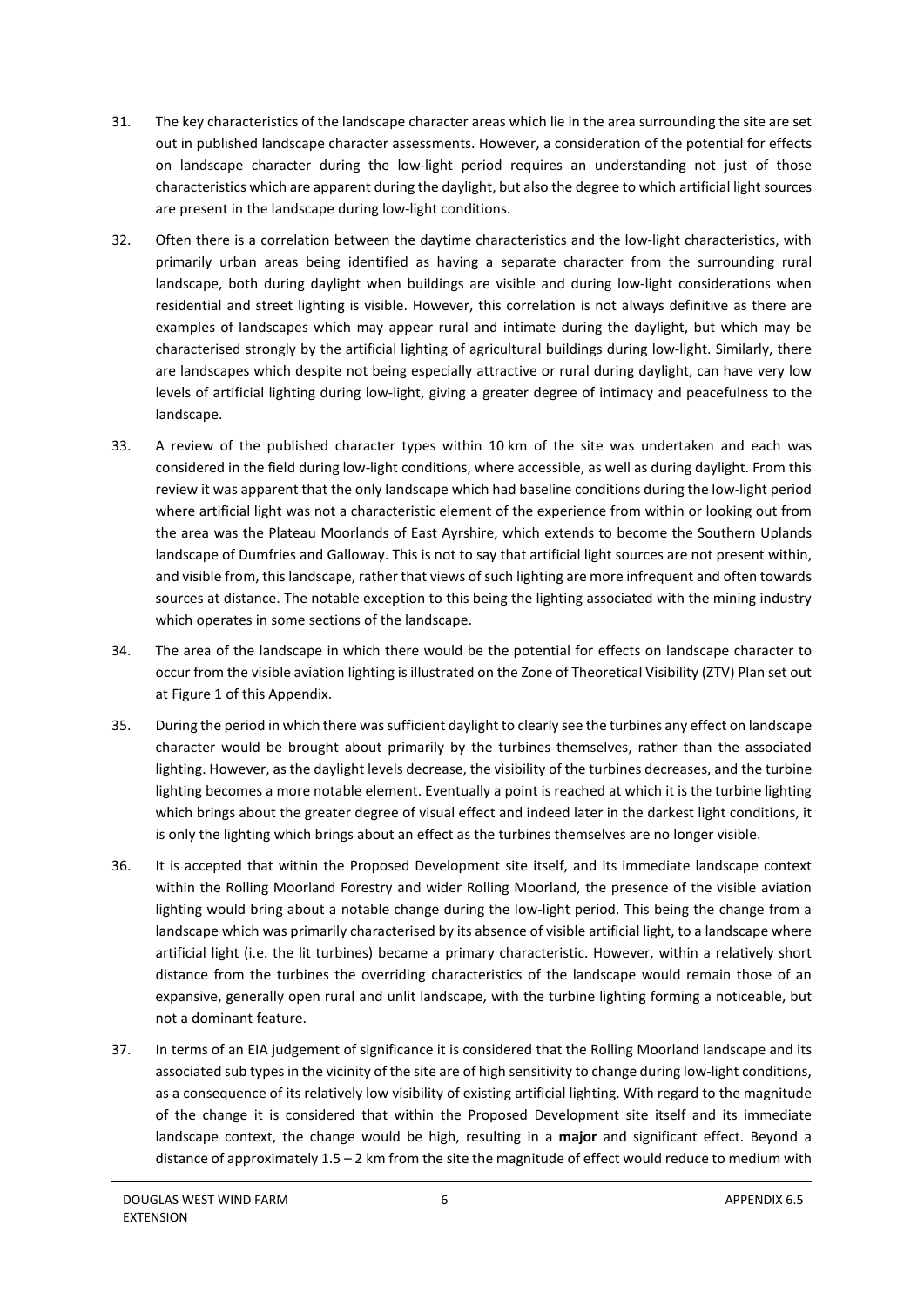the resulting level of effect being **moderate**, but not significant, on the basis that at this point the lighting would not be a defining characteristic of the overall experience of the landscape. It should also be noted that within 2 km of the proposed turbines, in a northerly direction, the residential lighting associated with Coalburn will have influence upon the landscape, further reducing the level of effect of the Proposed Development.

# <span id="page-8-0"></span>*Assessment of Visual Effects*

- 38. The initial area in which the potential for visual effects from the visible aviation lighting was considered is illustrated on the Zone of Theoretical Visibility (ZTV) Plan set out at Figure 1 of this Appendix. As previously discussed, following analysis of theoretical visibility across the 20 km study area, it was considered appropriate and proportionate to consider a detailed 10 km study area as the likelihood of significant visual effects occurring beyond such distance is very low.
- 39. The assessment of visual effects begins with a consideration of three of the LVIA Assessment viewpoints which are located within the ZTV of the visible lighting and which are representative of key receptors within the 10 km study area. Each of these assessment viewpoints are illustrated on Figure 2 of this Appendix.

#### **LVIA Viewpoints**

40. It was agreed that three of the viewpoints included in the LVIA should be considered as part of the assessment of visual effects arising from the visible turbine lighting (VPs 1, 10 and 16). Each of these viewpoints is discussed in turn below. Each of these viewpoints have also been used as the locations for the production of visualisations illustrating the visible aviation lighting. Reference is given to these visualisations where appropriate within the discussion of the viewpoints.

| Viewpoint Location                               | 281527, 634520                                                                                                                 |
|--------------------------------------------------|--------------------------------------------------------------------------------------------------------------------------------|
| Distance to nearest lit turbine                  | 1,817 m (T12)                                                                                                                  |
| Daytime Visualisations Figure Reference          | Volume 4, Figure 6.32                                                                                                          |
| LVIA Assessment of daylight period Visual Effect | Major (significant)<br>Moderate non-significant in cumulative scenario 1,<br>once consented schemes are added to the baseline] |

VP1 – Braehead, Coalburn

- 41. This viewpoint is representative of the views from some properties at Braehead, Coalburn, orientated in a south-westerly direction. The closest lit turbine within the Proposed Development is located to the south-west of the viewpoint at a distance of 1,817 m.
- 42. The nature of the baseline daylight view is one which looks across a remediated colliery landscape which has been restored to a semi-natural state and includes areas of rough grassland and newly planted coniferous trees. In the distance, large blocks of plantation forestry and existing wind turbine development at Hagshaw Hill, Hagshaw Hill Extension, Nutberry and Galawhistle can be seen along and atop of the hills, forming the skyline from this location.
- 43. The nature of the existing baseline dusk-period view is one where street lighting and lights within properties in Coalburn can be seen towards the west, whilst the view south-west towards the Proposed Development site is currently darker in nature. However, once the future baseline is considered this view changes, with 25 candela red aviation lighting being visible on a number of the consented Douglas West, Dalquhandy and Cumberhead turbines extending across the panorama of the view.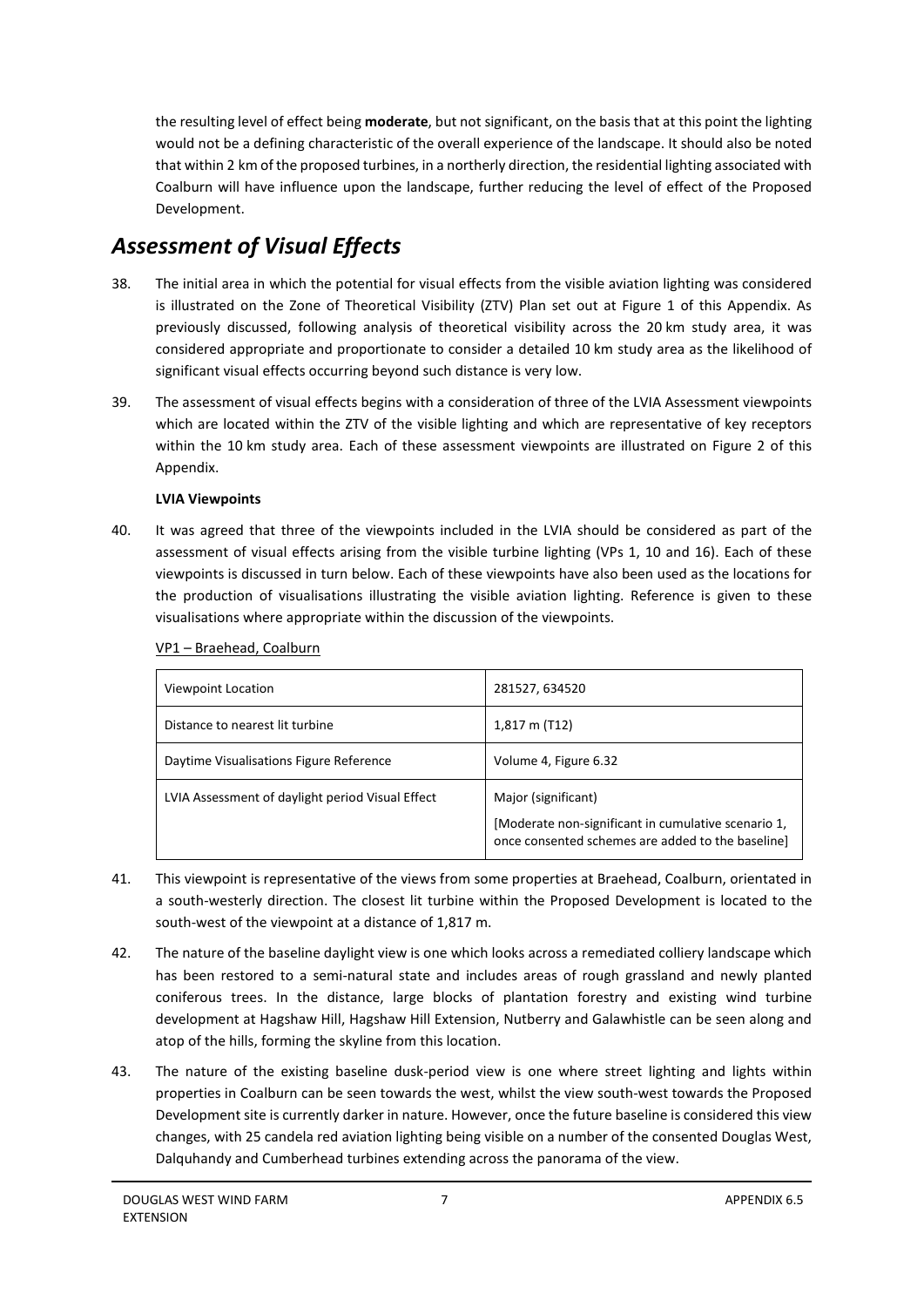- 44. The visualisations for Viewpoint 1 (sheet B) illustrate that whilst there are no lit turbines visible in the baseline view, there would be four turbine lights visible in the dusk and night time sky in the future baseline scenario, associated with the lit Douglas West, Dalquhandy and Cumberhead turbines. The introduction of the Douglas West Extension turbines would result in a further three lit turbines to the view. It should be noted however that the Douglas West Extension turbines would be seen beyond the single lit Douglas West turbine, and adjacent to the lit Dalquhandy and Cumberhead turbines, albeit these are at a slightly greater distance in the view. The visible Douglas West Extension turbine lights would be seen above the horizon at dusk and in low level light conditions in the sky above the overall simple landform.
- 45. The introduction of three lit turbines into the baseline view would result in a medium magnitude of change, giving rise to a **moderate** effect which is significant due to the absence of lighting in the view. The lighting would be clearly notable in the view and would form an easily identifiable component in the view. The lights would be seen during periods of good, clear weather conditions. It is also acknowledged that it is possible that the lights could appear to go slowly off then on again under certain conditions when the turbine blades pass in front of the nacelle. However, the introduction of a further three lit turbines to the dusk and night time future baseline view, as seen from Viewpoint 1, would result in a medium magnitude of change in the view that is considered **moderate** but not significant due to the context of the future baseline view. The lighting would be visibly notable but would not form a strong influence upon the wider view available relative to the existing level of lighting seen in the broader landscape, and as a result of the lighting associated with the consented wind farms.
- 46. As a result of the introduction of aviation lighting to the view to the south-west of Viewpoint 1 there would be a worst case **moderate** visual effect which is considered to be significant. However, once the consented turbines in the local landscape are constructed the effects would reduce to **moderate** but not significant due to the presence of other aviation lighting seen in the view.

| Viewpoint Location                               | 283575, 631020                                                                                  |
|--------------------------------------------------|-------------------------------------------------------------------------------------------------|
| Distance to nearest lit turbine                  | 2,446 m (T9)                                                                                    |
| Daytime Visualisations Figure Reference          | Volume 4, Figure 6.47                                                                           |
| LVIA Assessment of daylight period Visual Effect | Moderate (significant)                                                                          |
|                                                  | [non-significant in cumulative scenario 1, once<br>consented schemes are added to the baseline] |

#### VP16 – Douglas, Crabtree Street

- 47. The viewpoint is located on Crabtree Street, a minor road located on the north-western edge of Douglas. The closest lit turbine within the Proposed Development is located to the west of the viewpoint at a distance of 2,446 m.
- 48. The nature of the baseline daylight view is one which looks across the well maintained playing fields towards the grassy banks of the Douglas Water, which can be seen cutting through the valley bottom, with the land on the other side of the bank gently rising up to Long Plantation. Long Plantation extends along most of the sky line and the Existing Hagshaw Hill and Hagshaw Hill Extension turbines and the Hazelside Farm turbine are visible within the moorland to the west.
- 49. In low light periods, the existing visible aviation light on the Hazelside Farm turbine is a noticeable feature of the view in the direction of the site, with streetlighting which lines Crabtree Street also visible in the foreground. Once the future baseline is considered this view changes, with 25 candela red aviation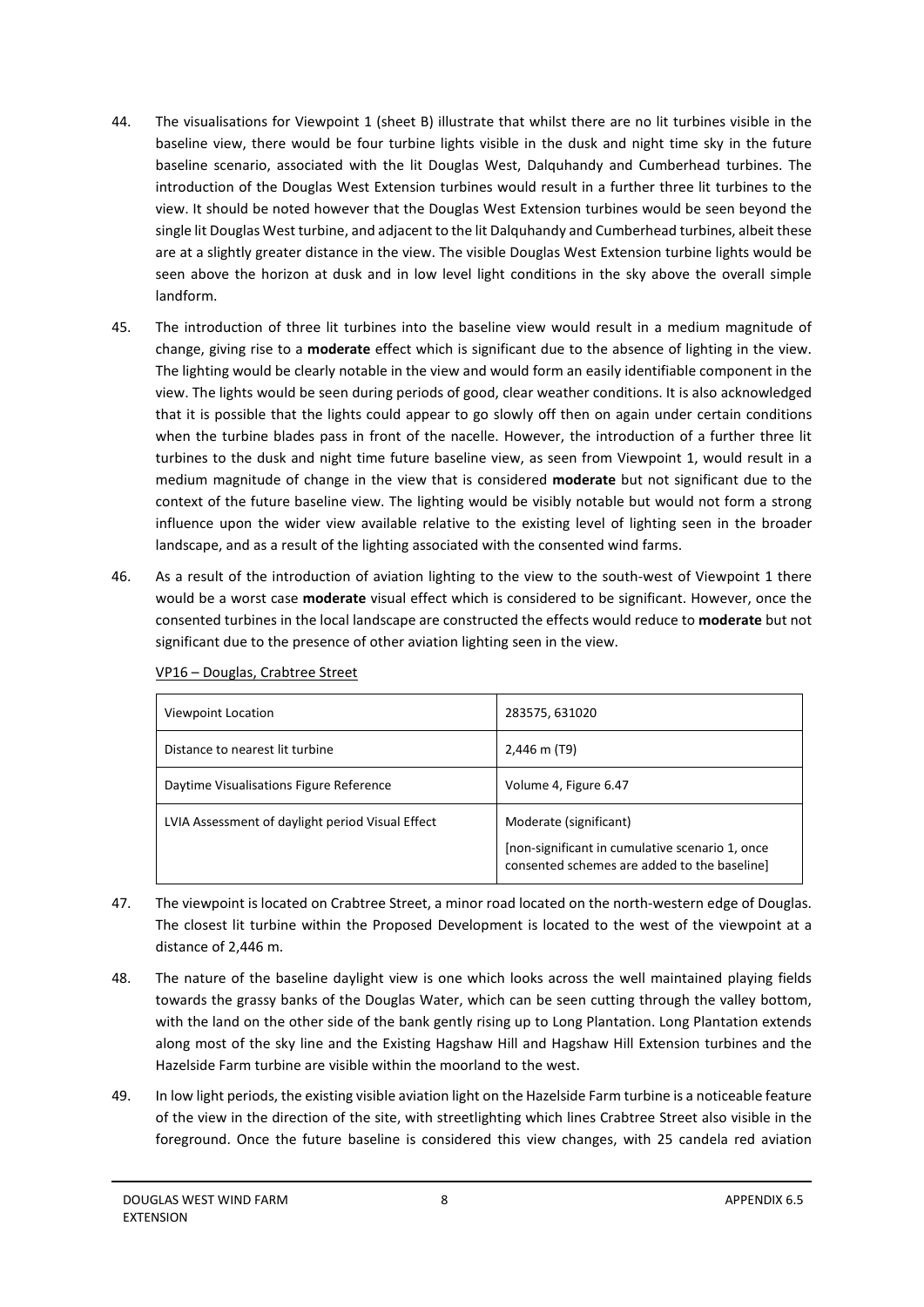lighting being visible on the nearest of the consented Douglas West turbines to the site, as they extend across the panorama of the view behind Long Plantation.

- 50. The visualisations for Viewpoint 16 illustrate that the baseline view is already influenced to a degree by the light associated with the existing Hazelside turbine in the baseline view. The introduction of the Proposed Development to the wider landscape would introduce two additional visibility lit turbines to the dusk and night time view, as seen from Viewpoint 16, but they would be located just above the horizon formed by Long Plantation, in the same part of the view as the existing lit turbine.
- 51. It is acknowledged that they would be visibly noticeable from the viewpoint location, but the baseline context already features an element of aviation lighting and as such the Proposed Development would not introduce new features to the night time view. It is considered that there would be a medium magnitude of change in the view which would result in a **moderate** effect that is not significant due to the existing baseline context.
- 52. In the future baseline scenario, the consented Douglas West Wind Farm would introduce one further lit turbine to that of the Hazelside turbine, at closer proximity to receptors at the viewpoint location. The additional two lit turbines associated with the Proposed Development would serve to further reinforce the existing characteristic of the dusk and night time view. Overall, it is considered that there would be a medium to low magnitude of change in the view.
- 53. It is acknowledged that it is possible that the lights could appear to go slowly off then on again under certain conditions when the turbine blades pass in front of the nacelle. However, in the context of the existing baseline and future baseline views, it is considered that the additional lighting would not be an overly dominant feature upon the experience of visual receptors at this viewpoint location.
- 54. As a result of the introduction of further aviation lighting to the view to the west of Viewpoint 16 there would be a worst case **moderate** visual effect which on this occasion is not considered to be significant due to the existing and future baseline context in which existing lighting, including aviation lighting, would be visible in the landscape at this location.

| Viewpoint Location                               | 269388, 627320             |
|--------------------------------------------------|----------------------------|
| Distance to nearest lit turbine                  | $10,672$ m (T1)            |
| Daytime Visualisations Figure Reference          | Volume 4, Figure 6.41      |
| LVIA Assessment of daylight period Visual Effect | Moderate (non-significant) |

#### VP10 - Victory Park, Muirkirk

- 55. This viewpoint is located on the western edge of Victory Park in Muirkirk, to allow for views beyond the immediate built form towards the site. The closest lit turbine within the Proposed Development is located to the east-north-east of the viewpoint at a distance of 10,672 m.
- 56. The nature of the baseline daylight view is one which comprises the public open space in the immediate foreground with dwellings located on Glasgow Road, Park Avenue and Burns Avenue located beyond. The existing turbines of the Galawhistle Wind Farm occupy the horizon in the direction of the view towards the site and form notable vertical features in the view. Further Galawhistle turbines are also seen slightly set down in the landscape beyond the horizon.
- 57. In low light periods, the existing lighting associated with residential properties and street lights is visible in the immediate context of the view, however beyond this there are currently no visible lights associated with the Galawhistle turbines close to where the Proposed Development is located.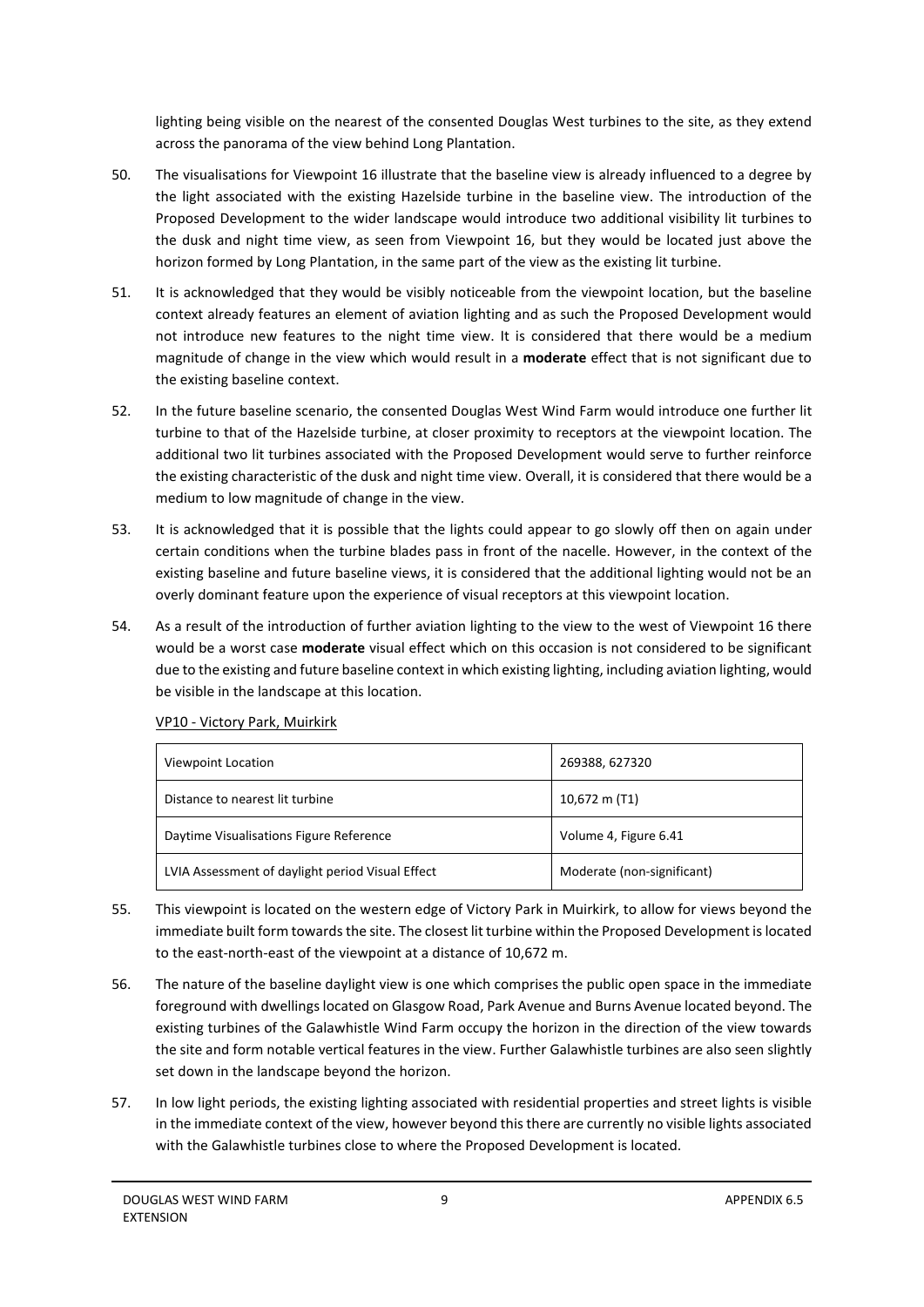- 58. The visualisations for Viewpoint 10 illustrate that whilst there would be no visible turbine lighting in the baseline view, there is already night time lighting within the urban environment that has a degree of influence. The introduction of the Proposed Development to the wider landscape would introduce two visibility lit turbines to the dusk and night time view, as seen from Viewpoint 10, but they would be located just above the horizon in the same part of the view as the existing urban lighting and would not be visibly prominent in the baseline context. Overall, it is considered that there would be no greater than a medium to low magnitude of change in the view.
- 59. In the future baseline scenario, there would be one lit Cumberhead turbine visible in the distant view, sitting just above the horizon in the same direction as other light sources in the town. The addition of the lit turbines associated with the Proposed Development would marginally increase the presence of aviation lighting to the view.
- 60. It is acknowledged that it is possible that the lights could appear to go slowly off then on again under certain conditions when the turbine blades pass in front of the nacelle. However, in the context of the existing baseline and future baseline views, it is considered that the additional lighting would not be a dominant feature upon the experience of visual receptors in this part of Muirkirk.
- 61. As a result of the introduction of aviation lighting to the view to the east of Viewpoint 10 there would be a worst case **moderate/minor** visual effect which is not considered to be significant. In the future baseline scenario, the lit turbine associated with the consented Cumberhead Wind Farm would form a minor additional feature in the view. The addition of the two lit turbines of the Proposed Development would give rise to no greater than a low magnitude of change in the view. The additional effect would be no greater than moderate/minor as a result of cumulative scenario 1.

#### **Settlements**

62. In addition to the individual viewpoints, consideration has also been given to the potential visual effects on the nearest settlements to the site within the 20 km study area. An assessment of the effects on Douglas, Coalburn, Muirkirk, Lesmahagow and Rigside is set out below, with reference given where relevant to the individual viewpoints discussed previously where these are located within or in close proximity to the settlements. Glespin has not been considered within this assessment as it lies outwith ZTV coverage of the proposed lit turbines.

#### Douglas

| Distance from settlement edge to nearest lit turbine | $2.2 \text{ km}$                                                                                                                      |
|------------------------------------------------------|---------------------------------------------------------------------------------------------------------------------------------------|
| LVIA Assessment of daylight period Visual Effect     | Major to Moderate (significant)<br>[non-significant in cumulative scenario 1,<br>once consented schemes are added to the<br>baselinel |

- 63. The village of Douglas is situated to the east of the Proposed Development. Most properties are situated between 2.2 km and 3 km but with several properties scattered around the outskirts of the village. Although a significant number of the residential properties within Douglas face inwards and towards other properties, the sloping hillside that Douglas is situated on allows a number of properties to experience views towards the opposing hillside of the Douglas Water Valley.
- 64. The daytime assessment identified that without the Douglas West turbines considered in the baseline, the introduction of the proposed turbines would result in a worst-case high magnitude of change in the view from residential properties within Douglas, which is considered to be significant. In cumulative scenario 1, once the Douglas West turbines are included within the baseline, the effect of the addition of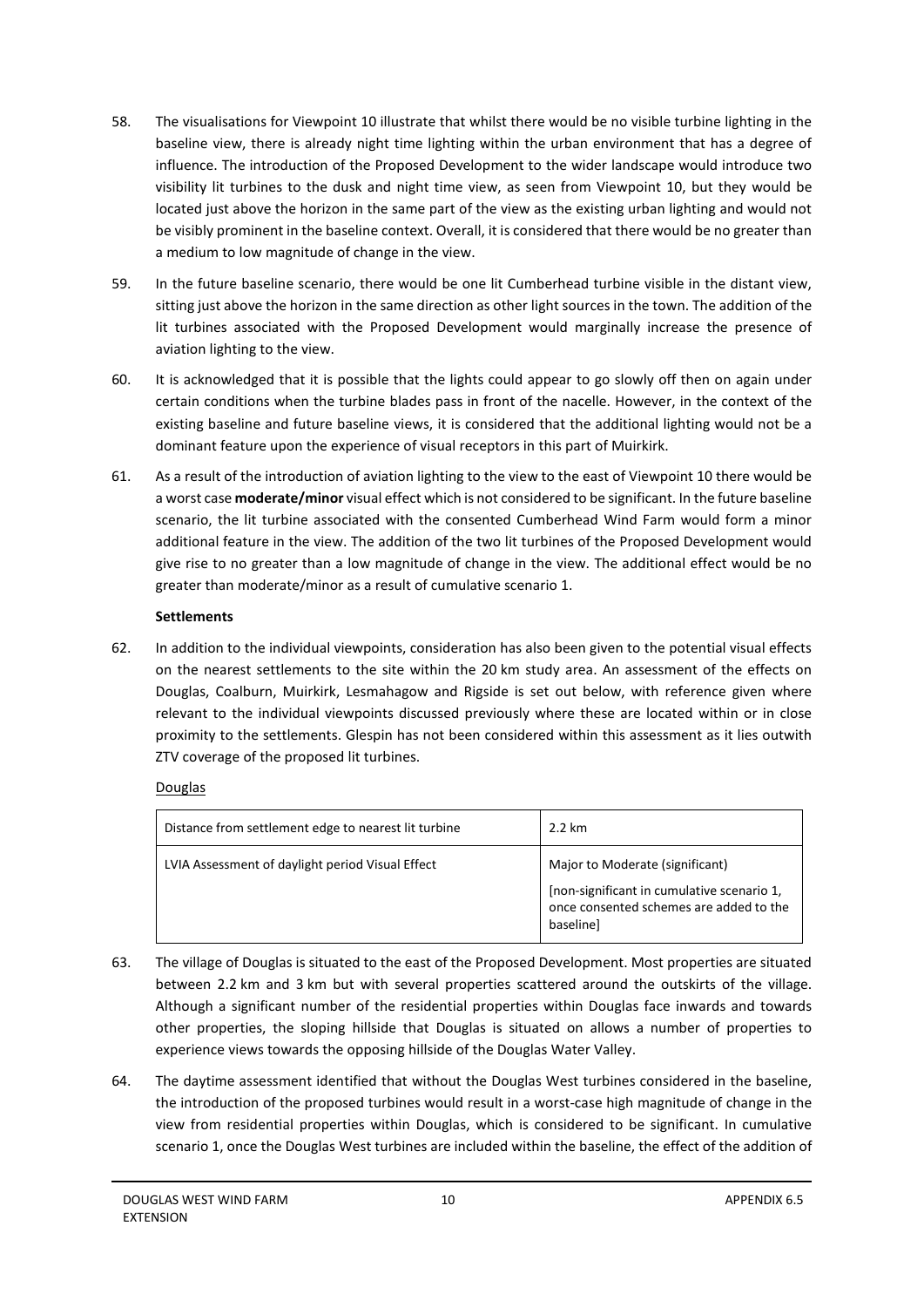the Proposed Development turbines would reduce to a non-significant level, notwithstanding that the overall combined effect would be one which was significant.

- 65. Viewpoint 16 from Crabtree Street, described above, represents views from the north-western edge of Douglas where it was identified that there would be the potential for a worst case non-significant **moderate** visual effect during the low light period where the turbine lighting would be visible. From the southern parts of Douglas, where an open view towards the site exists, there would also be the potential for a similar effect to arise, again with the existing visible aviation light on the Hazelside Farm turbine, a feature in the current view towards the site.
- 66. Overall, in the context of the existing visible turbine lighting which would be located in the view, and considering the distance of the lighting at more than 2 km away, it is considered that the additional lighting would not be a dominant feature upon the experience of visual receptors as they move in and around Douglas during periods where the turbine lighting would be visible.

**Coalburn** 

| Distance from settlement edge to nearest lit turbine | 2 km                                                                                                                      |
|------------------------------------------------------|---------------------------------------------------------------------------------------------------------------------------|
| LVIA Assessment of daylight period Visual Effect     | Moderate (significant)<br>[non-significant in cumulative scenario 1, once<br>consented schemes are added to the baseline] |

- 67. The linked settlements of Coalburn, Braehead, and Bellfield are situated to the north-north-east to northeast of the site with the majority of the properties falling between 1.75 km and 2.5 km of the Proposed Development turbines. The daytime assessment identified the potential for a moderate and significant effect to arise in the scenario whereby the consented Douglas West, Dalquhandy and Cumberhead Wind Farms are not considered as part of the baseline, reducing to a non-significant effect in cumulative scenario 1 once those turbines are considered to form part the baseline view.
- 68. Viewpoint 1, discussed above, represents the view from Braehead in Coalburn, where it was identified that the introduction of a further four lit turbines to the baseline dusk and night time view would result in a medium magnitude of change and a significant **moderate** visual effect during the low light period. From those other areas within Coalburn and its environs where the turbines were visible, such as along Coalburn Road, particularly as it travels over higher ground in the vicinity of Manse View and Dunn Crescent, there would also be the potential for views of the lit turbines in a similar manner to that of Viewpoint 1.
- 69. However, once the consented schemes have been constructed, there would already be a presence of aviation lighting in the landscape to the immediate south of Coalburn and the Proposed Development would serve to reinforce the existing characteristics of the future baseline night time landscape. As such effects would reduce to be **moderate** but not significant.
- 70. Overall, in the context of the existing visible turbine lighting which would be located in the foreground of the view, it is considered that the additional lighting would not be an overly prominent feature upon the experience of visual receptors as they move in and around Coalburn during periods where the turbine lighting would be visible.

#### Rigside, Lesmahagow and Muirkirk

- 71. The settlements between 5 km and 10 km of the site, which may have the potential to experience views of the aviation lighting are principally Rigside, Lesmahagow and Muirkirk.
- 72. Rigside lies around 5.7 km to the east of the site and was identified to experience a moderate significant effect in the main assessment scenario, where other consented schemes are not considered, reducing to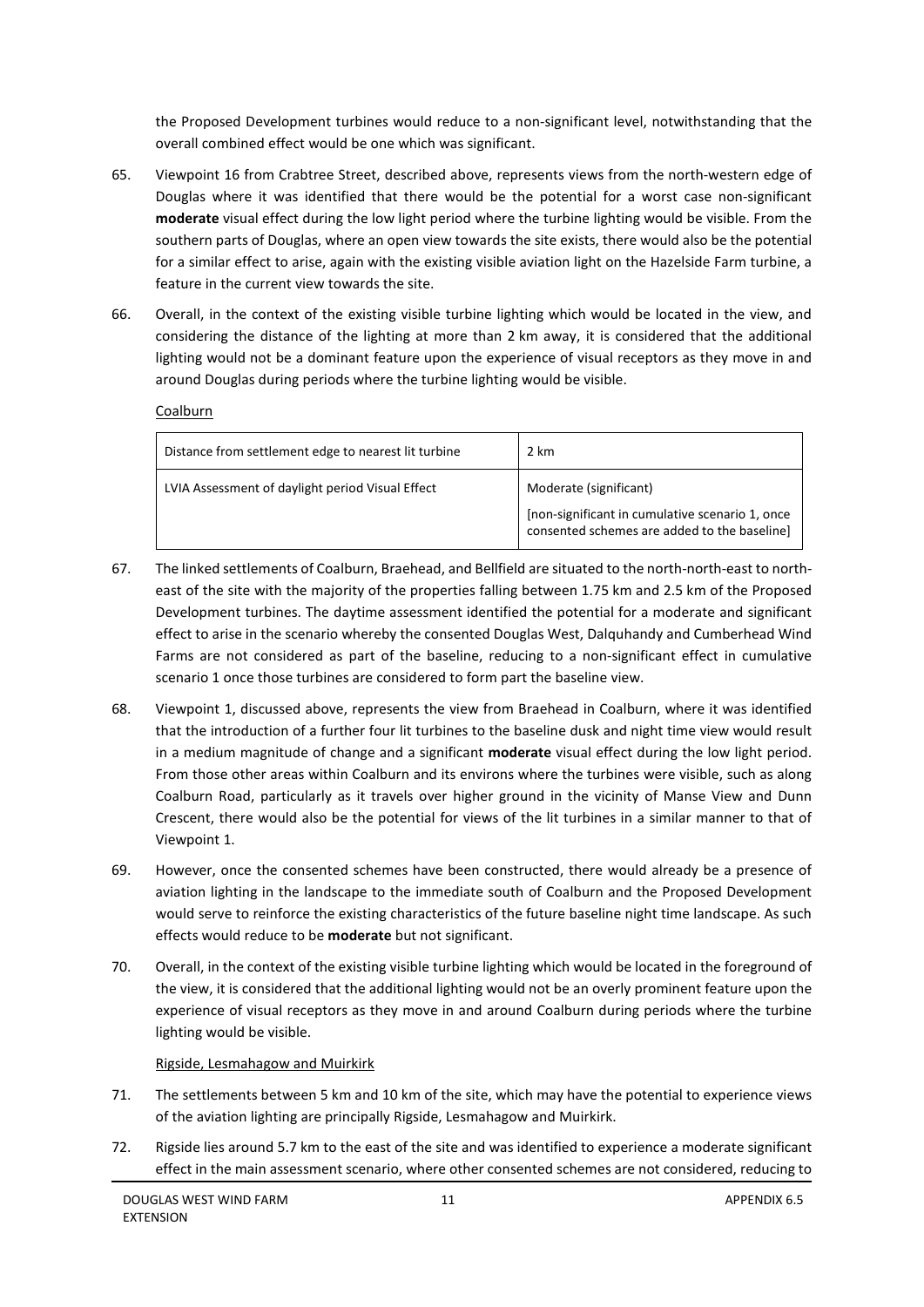a non-significant effect in cumulative scenario 1, where these schemes are considered to form a part of the baseline view. This same assessment would apply equally to the night-time period, where once the turbine lighting associated with the consented Douglas West, Dalquhandy and Cumberhead schemes is considered to form a part of the baseline, the effect of the Proposed Development would reduce. However, in this instance even in the main night-time assessment scenario which does not consider this lighting, it is considered that the effects would **not be significant** at this distance, once the manner in which the lighting would dissipate and form part of a much wider panorama of the view over this distance is considered. It is also noted that the existing view from Rigside in the direction of the site includes significant night-time lighting associated with the bonded warehousing development at Poniel and lighting associated with the M74 motorway.

- 73. Lesmahagow lies to the north of the site, again at around 6 km distance. Whilst the turbines may be visible, it is considered that the effect would **not be significant**, particularly considering the distance and the wider context in which they would be seen. The lit turbines would not be a dominant feature upon the experience of visual receptors in Lesmahagow.
- 74. Muirkirk lies around 10 km from the site and is represented in this appraisal by Viewpoint 10, discussed previously. This viewpoint serves as a worst-case representation of the view from the settlement which might be experienced during low light levels, as it is from an open location within Victory Park. Much of the settlement would have far less visibility due to the screening effects of built development. As such, whilst there would be a **worst-case minor to moderate** visual effect which is not significant, for much of the settlement this impact would be further reduced.

#### **Road Users**

75. Consideration has also been given to the potential visual effects on road users across the 20 km study area. An assessment of the effects on the principal roads from which the lighting would be theoretically visible (the M74 and the A70) is set out below. Where appropriate, reference is given to the individual viewpoints discussed previously and the corresponding visualisations, where these are located within or in close proximity to the roads.

#### M74

| Distance from road at its nearest point to the nearest lit turbine | 3.5 km |
|--------------------------------------------------------------------|--------|
| LVIA Assessment of daylight period Visual Effect                   | Minor  |

- 76. The M74 runs in a north north-west to south south-east direction to the east of the site. At its closest point between junctions 11 and 12 near Happendon Services, the route passes approximately 3.5 km to the east of the site.
- 77. The daytime assessment established that travelling northwards views of the turbines would be limited to a very brief section of the motorway immediately north of Junction 12, which cars travelling at typical motorway speed would pass within a matter of seconds. It is therefore considered that there would be no greater than a very low magnitude of change in the view from the M74 travelling northwards and at most a minor effect which would not be significant. When travelling southwards there would be a number of locations where there are clear views of the proposed turbines at a distance of around 6 km, but again no greater than a minor effect.
- 78. During the low light period when the lit turbines would be visible, there would be the potential visibility of up to five lit turbines from the same brief sections of the M74 as described above with regard to the daytime period. However, as with the daytime, the nature of the speed of travel on the motorway is such that sections would be passed in a very short period of time during which, at 3.5 km away, the lit turbines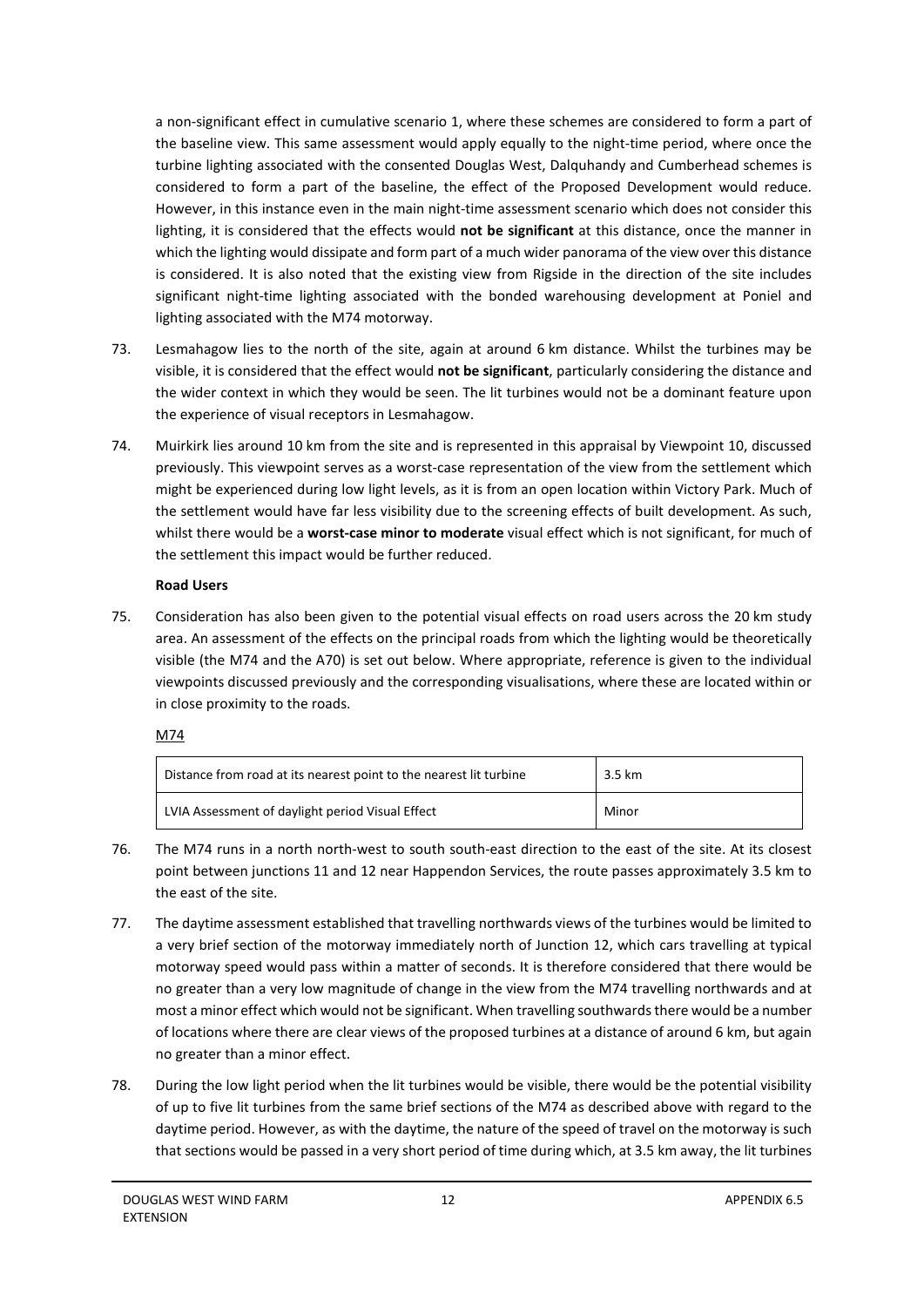would be a noticeable but not a dominant element in the view, which would not result in any more than the same **minor** effect as would be experienced during the daytime period. The turbine lights would be seen in the context of the numerous elements of lighting within the landscape between the motorway and the site, but also in particular with headlights and interior lights of other vehicles using the route, which would be much more notable than the turbines.

#### A70

| Distance from road at its nearest point to the nearest lit turbine | 2.4 km                  |
|--------------------------------------------------------------------|-------------------------|
| LVIA Assessment of daylight period Visual Effect                   | Major within $3 - 4$ km |

79. The A70 runs to the south of the site through the Douglas Valley, between Lanark and Ayr. As this road passes to the south of the site, through Douglas, it passes approximately 2.4 km from the site.

- 80. The daytime assessment identified that the Proposed Development would be visible to varying degrees along much of the route within 10 km to 15 km of the proposed turbines. The ZTV illustrates the extent of theoretical visibility along the route, with clear areas of no visibility between Glenbuck and Carmacoup, at Glespin, and further afield at Carbellow. Overall, the worst case visual effects were identified to occur in close proximity to the Proposed Development, within 3 km to 4 km of the turbines, where there would be medium magnitude of change in the view resulting in a moderate effect which is significant.
- 81. From the same areas where the turbines would be visible during the day, there would be the potential for visibility of a small number of the lit turbines during low light conditions. However, the existing aviation light on the Hazelside Farm turbine is already visible from many locations along the route, along with other existing lighting from properties and other vehicles. The turbine lighting would be a noticeable element in the view from some short sections of the route, but it would not be a dominant feature, nor change the overall character of travelling along the route as it is currently experienced. Once the Douglas West turbines are constructed, there would be further lights visible in the same part of the view. Overall, the effects would be **moderate** and not significant due to the context in which they would be seen.

#### **Cumulative Scenario 2**

- 82. The cumulative assessment scenario 2 considers the likely effects of the introduction of the Proposed Development into a landscape that also includes the proposed Repowered Hagshaw Hill Wind Farm and the Revised Dalquhandy and Cumberhead Wind Farms. These proposed wind farms are the most pertinent to the cumulative scenario 2 due to its proximity to the Proposed Development.
- 83. The ZTV at Figure 4 presents the theoretical extent in which the lit turbines of the Proposed Development would be seen alongside the lit turbines of the proposed Repowered Hagshaw Hill Wind Farm. This proposed wind farm has been represented as it is located on the highest ground, and the proposed turbines are up to 200m to blade tip. The greatest level of cumulative effects is therefore most likely to occur in combination with the Repowered Hagshaw Hill Wind Farm. The ZTV demonstrates that the lit turbines of the Proposed Development would not be seen without the presence of the lit turbines of the Repowered Hagshaw Hill in any location within the 20 km study area. It can therefore be concluded that the Proposed Development would not introduce new aviation lighting into a dusk and night time landscape anywhere in the local or wider area in the scenario that the Repowered Hagshaw Hill was also present in the landscape.
- 84. The cumulative visualisations (sheet D) produced in association with Viewpoints 1, 10 and 16 demonstrate the overall level of aviation lighting seen in the local landscape when considering the Proposed Development alongside existing wind farms, consented schemes, the Repowered Hagshaw Hill Wind Farm and the Revised Dalquhandy and Cumberhead Wind Farms. There would already be a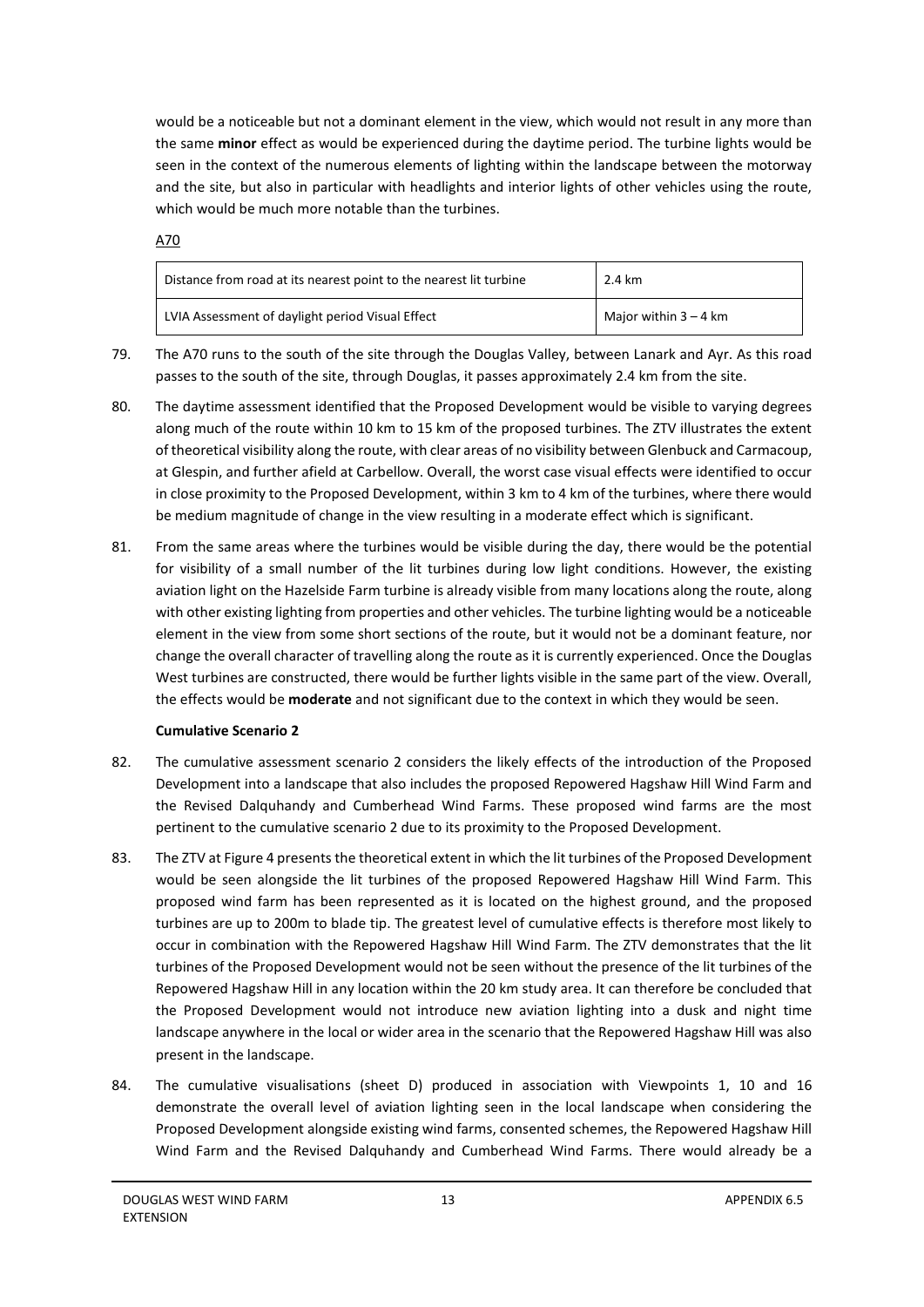presence of aviation lighting as a result of the other schemes, and thus the addition of the five proposed lit turbines of the Proposed Development to the 'Hagshaw Cluster' would serve to reinforce the existing nature of night time views rather than bring about further cumulative effects. Overall, there would be **no change** to the effects already reported previously.

## <span id="page-15-0"></span>*Summary of Landscape and Visual Effects*

- 85. The assessment of landscape and visual effects of aviation lighting has identified that the visible lighting would be screened by landform and topography from much of the surrounding 10 km, in particular from large sections of the M74 and A70, with views generally seen in areas where night time lighting is a familiar element of the landscape.
- 86. There would be the potential for significant effects on the character of the landscape in the immediate vicinity of the site during low-light levels. In terms of visual effects, significant effects have been identified in the vicinity of Coalburn due to the increased presence of proposed turbine lights visible in the wider landscape. From elsewhere, the effects of the proposed aviation lighting would not give rise to significant landscape and visual effects, and any effects would reduce further when considered against the future baseline context of cumulative scenario 1.
- 87. Overall, it is acknowledged that there are a small number of additional significant landscape effects which would occur during low-light levels, over and above those which have been identified in relation to the daytime. These limited effects should be taken forward and considered within the wider planning balance when assessing the overall acceptability of the proposals.

| Receptor                                                                                                                          | <b>Worst Case Level of Effect</b> | Significant?   |
|-----------------------------------------------------------------------------------------------------------------------------------|-----------------------------------|----------------|
| Landscape Character Areas                                                                                                         |                                   |                |
| Rolling Moorland and associated sub types<br>including Rolling Moorland Forestry<br>(up to approximately 1.5 -2 km from the site) | Major                             | Yes            |
| <b>LVIA Viewpoints</b>                                                                                                            |                                   |                |
| VP1 - Braehead, Coalburn                                                                                                          | Moderate                          | Yes            |
| VP16 – Crabtree Street, Douglas                                                                                                   | Moderate                          | N <sub>0</sub> |
| VP10 - Victory Park, Muirkirk                                                                                                     | Moderate/Minor                    | N <sub>0</sub> |
| <b>Settlements</b>                                                                                                                |                                   |                |
| Douglas                                                                                                                           | Moderate                          | N <sub>0</sub> |
| Coalburn                                                                                                                          | Moderate                          | Yes            |
| Rigside Lesmahagow and Muirkirk<br>(Between 5 and 10 km)                                                                          | No greater than Moderate/Minor    | No             |
| <b>Road Users</b>                                                                                                                 |                                   |                |
| M74                                                                                                                               | Minor                             | No             |
| A70                                                                                                                               | Moderate                          | No             |

#### **Summary Table**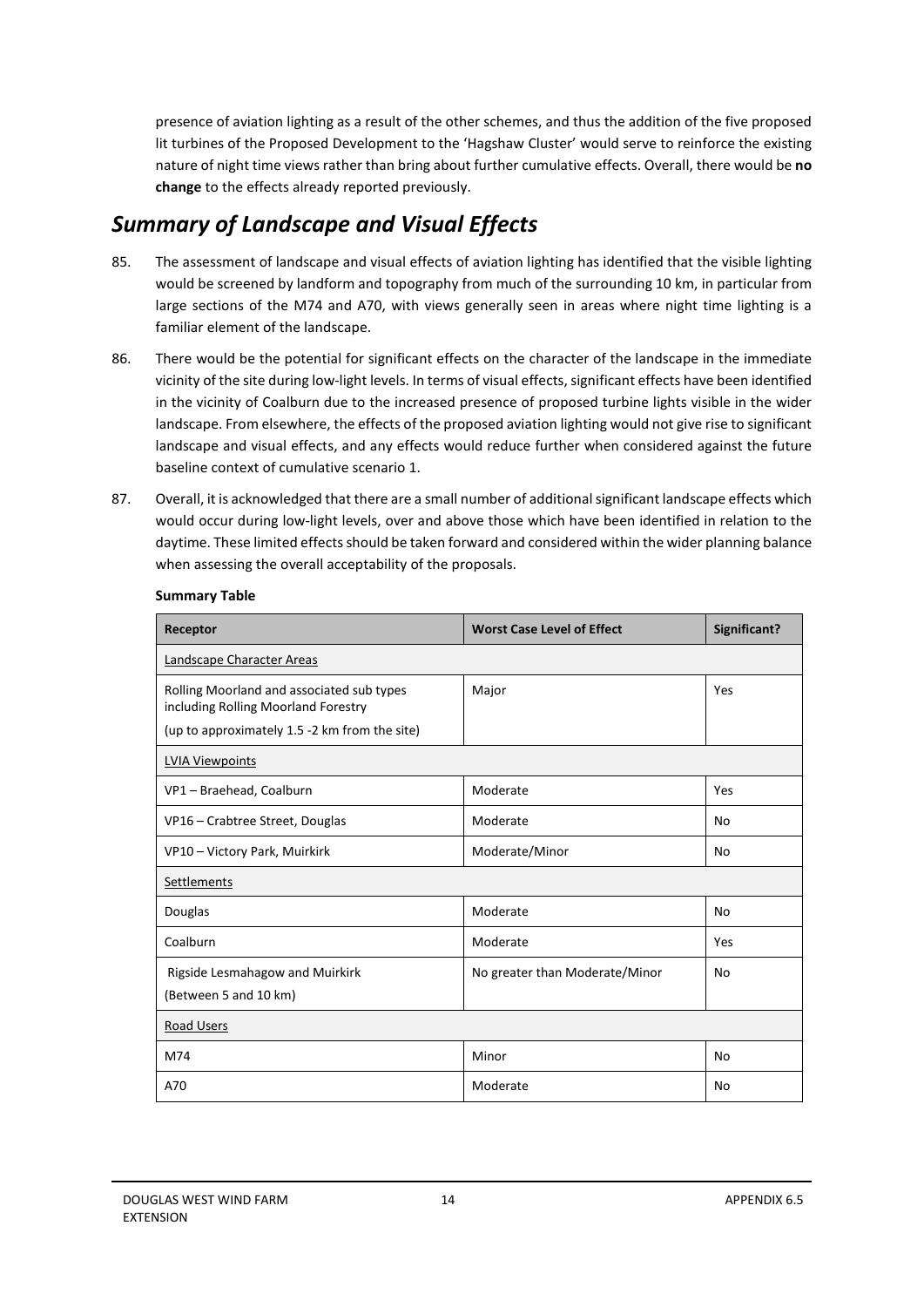# ANNEX 1 - Visible Turbine Lighting Assessment: Criteria and Methodology

1. The primary source of best practice for Landscape and Visual Impact Assessment (LVIA) in the UK is *'The*  Guidelines *for Landscape and Visual Impact Assessment*', 3rd Edition (GLVIA3) (Landscape Institute and the Institute for Environmental Management and Assessment, 2013). The assessment criteria for the assessment of effects of visible turbine lighting has been developed in accordance with the principles established in this best practice document. It should however be acknowledged that GLVIA3 establishes guidelines not a specific methodology. The preface to *GLVIA3* states:

'*This edition concentrates on principles and processes. It does not provide a detailed or formulaic 'recipe' that can be followed in every situation – it remains the responsibility of the professional to ensure that the approach and methodology adopted are appropriate to the task in hand.'* 

- 2. The assessment criteria set out below have therefore been developed specifically for this appraisal to ensure that the methodology is fit for purpose.
- 3. The purpose of an LVIA when undertaken in the context of an Environmental Impact Assessment (EIA) is to identify any likely significant landscape and visual effects arising as a result of the proposals. An LVIA should consider both:
	- *effects on the landscape as a resource in its own right (the landscape effects); and*
	- *effects on specific views and visual amenity more generally (the visual effects).*
- 4. It is recognised that in some circumstances, it may be possible for turbine lighting to result in a significant effect on the character of the surrounding landscape. For example, if the proposed wind energy development is located within or in close proximity to a designated dark sky area, or is remote from existing sources of visible lighting, such as residential areas, commercial or industrial sites, farms, or major roads.
- 5. For wind energy developments which are not located in such areas, it is considered that there would be no potential for significant effects on landscape character to arise from visible turbine lighting of the type proposed. This is because in these areas the character of the landscape during low natural light levels is already in part characterised by the presence of artificial lighting. Therefore, the addition of visible turbine lighting would not have the potential bring about a fundamental change to the characteristics of the landscape.
- 6. The Proposed Development lies away from recognised dark sky areas, within a surrounding landscape context which contains some existing sources of artificial light, particularly within surrounding settlements, industrial developments and along highways. However, it is understood that an assessment of the potential for significant effects on landscape character should be undertaken, due to the location of the site itself within an area which is less characterised by the presence of visible light. Therefore, criteria are set out below for the assessment of both landscape character and visual effects.
- 7. For a daytime assessment, one assesses the worst-case situation (i.e. clear full visibility as if a perfect day). A daytime assessment can therefore describe the full extent of that clear visibility, or lack of it, as a moment in time. For this study, it is not just the reverse. What is required is an understanding of low light level conditions which seeks to cover all the periods, both evening; dawn; gloomy winters day and after dark, in which the lights will to some degree be visible. This also seeks to cover the period just after it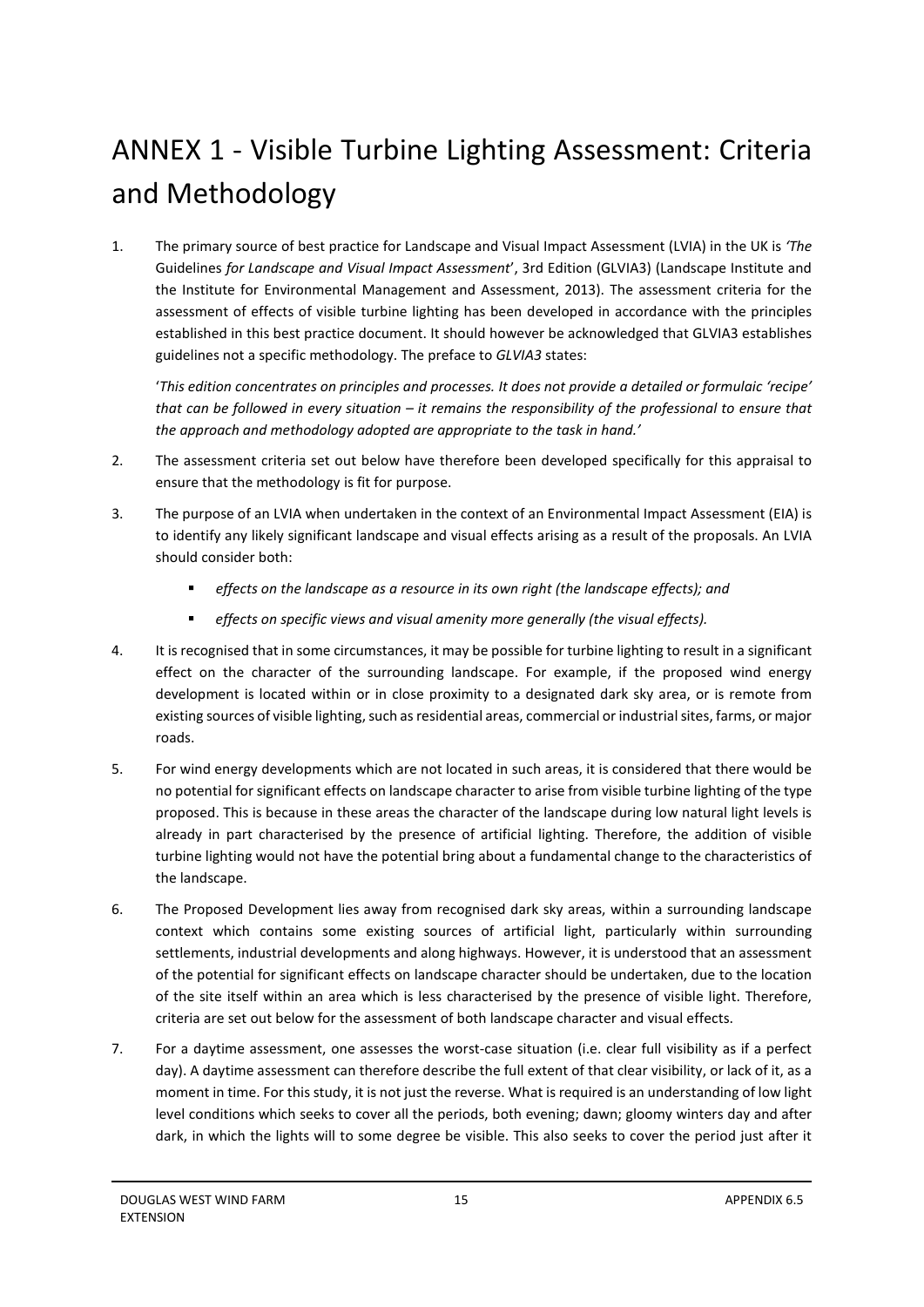begins to get dark; the period just before it actually gets dark; the period in the middle as it moves from one to the other and the time after it is dark but a moonlit night affords some view of the landscape.

- 8. If one described a situation in detail, (e.g. just before sunset with the setting sun still illuminating part of the landscape; part going into deep shadow; a ridgeline in silhouette; the mid-ground in semi-darkness and a partially lit foreground because the street lights had just come on) this would be a snapshot in time for that viewpoint. Half an hour earlier in would have been different, as it would half an hour later, or at dawn, and that is before the matter of how it would have looked on another day earlier or later in the year is considered. Whether the description was looking east at sunset, or east at dawn would also radically change the description of what was seen and its impact. The report shall try to capture a single assessment that represents a typical judgement for the location in low light conditions, but not a specific set of conditions.
- 9. Such an assessment that was more specific would become very much larger, with the need to visit viewpoints at multiple times and in a range of light conditions, including dawn and dusk, to get the east - west, sunset - sunrise element. This could lead to multiple written descriptions and assessments for each location for both visual amenity and character effects. It is understood that this represents of proportional approach to the production of the low light assessment.

#### **Nature (Sensitivity) of Landscape Character**

- 10. The nature or sensitivity of landscape character reflects its susceptibility to change and any values associated with it. It is essentially an expression of a landscape's ability to accommodate a particular type of change. It varies depending on the physical and perceptual attributes of the landscape including but not necessarily limited to: scale; degree of openness; landform; existing land cover; landscape pattern and complexity; the extent of human influence in the landscape; the degree of remoteness/wildness; perception of change in the landscape; the importance of landmarks or skylines in the landscape; intervisibility with and influence on surrounding areas; condition; rarity and scenic quality of the landscape, and any values placed on the landscape including any designations that may apply. Additionally, for a consideration of landscape character during low light levels, a key further consideration is the extent to which existing artificial light sources are present in the landscape during low natural light levels.
- 11. In this assessment, the nature or sensitivity of landscape character shall be considered with reference to published landscape character areas/types. Information regarding the key characteristics of these character areas/types shall be extrapolated from relevant published studies. Together with on-site appraisal, an assessment of landscape sensitivity to visible wind turbine aviation lighting shall be undertaken, employing professional judgement.
- 12. The nature or sensitivity of landscape character shall be described as *very high, high, medium, low* or *very low*.

#### **Nature (Sensitivity) of Visual Receptors**

- 13. The nature or sensitivity of a visual receptor group reflects their susceptibility to change and any values associated with the specific view in question. It varies depending on a number of factors such as the occupation of the viewer, their viewing expectations, duration of view and the angle or direction in which they would see the site. Whilst most views are valued by someone, certain viewpoints are particularly highly valued for either their cultural or historical associations and this can increase the sensitivity of the view. The following criteria are provided for guidance only and are not exclusive:
	- *Very Low Sensitivity – People engaged in industrial and commercial activities, or military activities, who would be unlikely to have any particular expectation of their wider night time view.*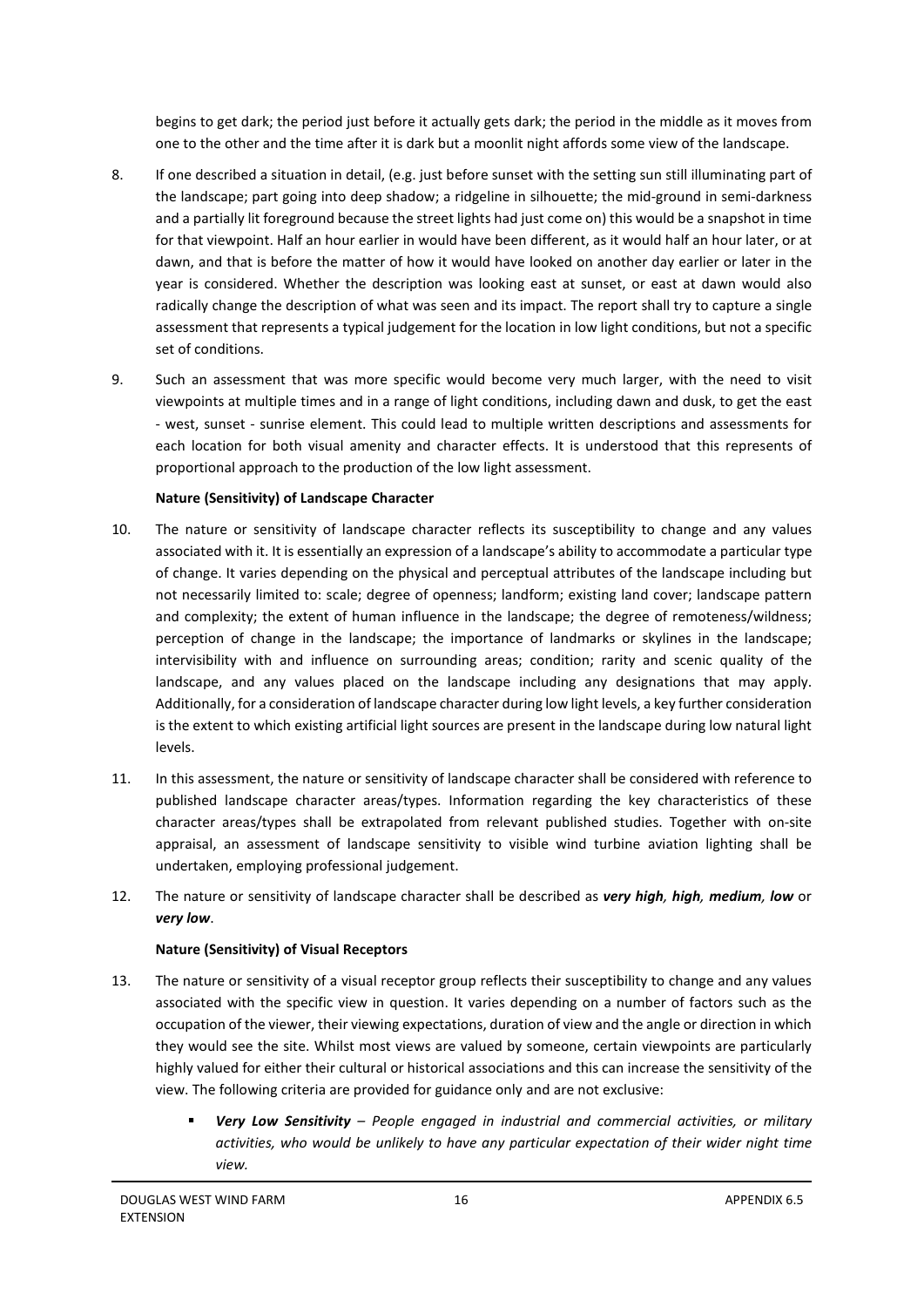- *Low Sensitivity - People at their place of work (e.g. offices); shoppers; users of trunk/major roads and passengers on commercial railway lines (except where these form part of a recognised and promoted scenic route). The primary interest of such receptors would not generally be on the dusk/night time view.*
- *Medium Sensitivity - Users of public rights of way and minor roads which do not appear to be used primarily for recreational activities or the specific enjoyment of the landscape; recreational activities not specifically focused on the landscape (e.g. football). Such receptors may have some interest in their dusk/night time view of the wider landscape, but generally their primary concern would be their immediate landscape context;*
- *High Sensitivity – Residents at home; users of caravan parks, campsites and 'destination' hotels; tourist attractions open after daylight hours with opportunities for views of the landscape (but not specifically focused on a particular vista); users of public rights of way or minor roads which appear to be used for recreational purposes or the specific enjoyment of the landscape during dusk/night time (often likely to be in close proximity to residential areas).*
- *Very High Sensitivity - People at recognised vantage points (often with interpretation boards) which are designed to take in a dusk/ night time view, people at tourist attractions with a focus on a specific view which is available at dusk/ night time, visitors to historic features/estates where the setting is important to an appreciation and understanding of cultural value and can be visited and appreciated during dusk/night time.*
- 14. It is important to appreciate that it is the visual receptor (i.e. the person) that has a sensitivity and not a property, public right of way or road. Therefore, a large number of people may use a motorway during dusk/ night time, for example, but this does not increase the sensitivity of the receptors using it. Conversely, a residential property may only have one person living in it but this does not reduce the sensitivity of that one receptor.
- 15. Where judgements are made about the sensitivity of assessment viewpoints, the sensitivity rating provided shall be an evaluation of the sensitivity of the receptor represented by the viewpoint and not a reflection of the number of people who may experience the view.
- 16. It is also important not to confuse the concept of visual sensitivity with the perception of wind turbines. It is acknowledged that some people consider wind turbines to be unattractive, but many people also enjoy the sight of them. This matter is therefore not a factor when determining sensitivity.

#### **Nature (Magnitude) of Change on Landscape Character**

- 17. The magnitude of effect on landscape character from visible lighting during low light periods is influenced by the resulting alteration to the physical and perceptual characteristics of the landscape. Professional judgement shall be used as appropriate to determine the magnitude using the following criteria as guidance only. In doing so, it is recognised that usually the landscape components in the immediate surroundings, including any visible lighting, have a stronger influence on the sense of landscape character than distant features whilst acknowledging the fact that more distant features can have an influence on landscape character as well.
	- *Very Low Magnitude of Change – No notable introduction of new visible lighting into the landscape; resulting in negligible change to the key physical and/or perceptual attributes of the landscape during the low light period.*
	- *Low Magnitude of Change - Introduction of a minor new extent of visible lighting into the landscape; resulting in a minor alteration to the key physical and/or perceptual attributes of the landscape during the low light period.*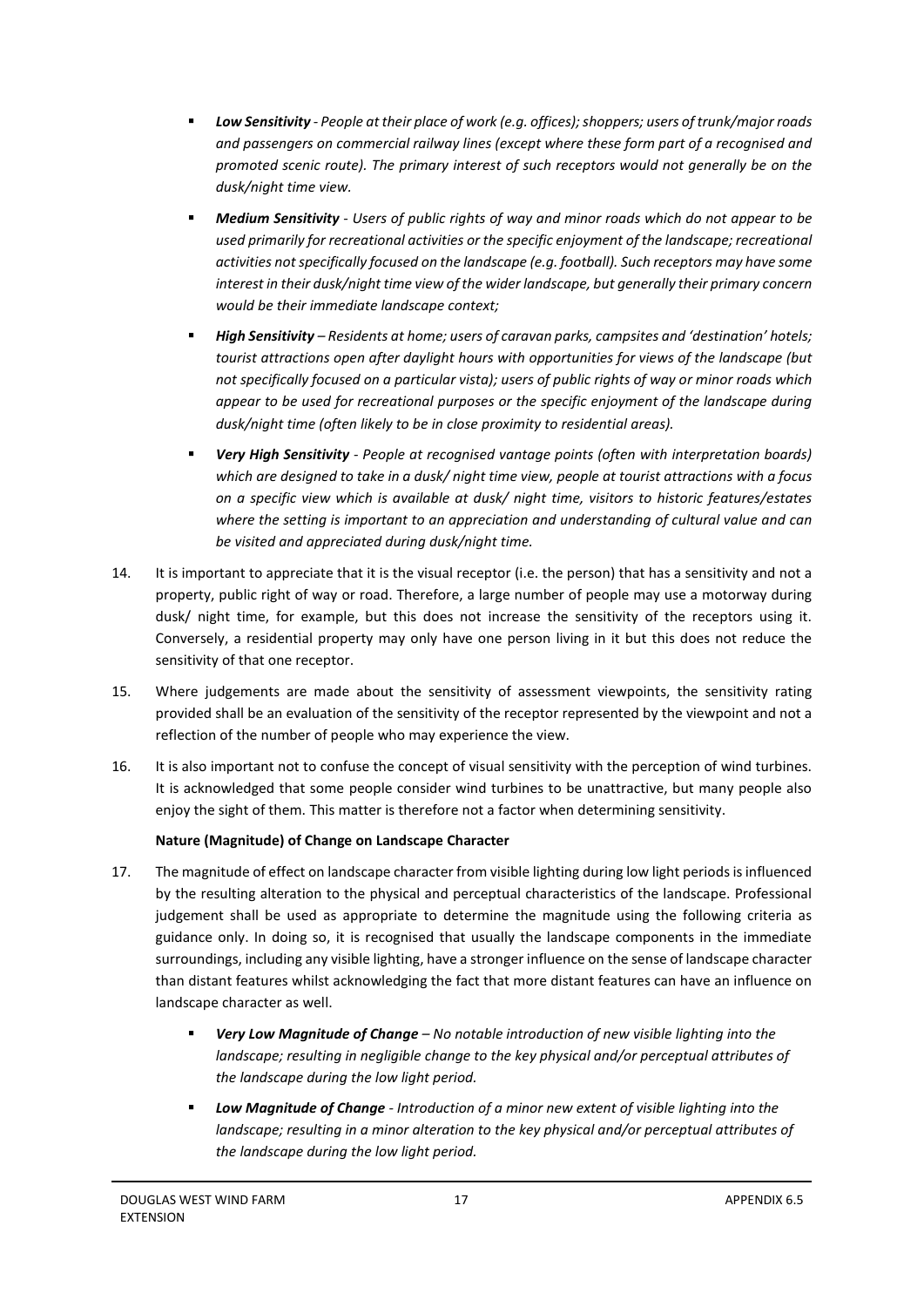- *Medium Magnitude of Change - Introduction of some notable new visible lighting into the landscape; resulting in some notable change to the key physical and/or perceptual attributes of the landscape during the low light period.*
- *High Magnitude of Change - Introduction of major new visible lighting into the landscape; resulting in a major change to the key physical and/or perceptual attributes of the landscape during the low light period.*
- *Very High Magnitude of Change - Introduction of dominant new visible lighting into the landscape; resulting in a profound change to the key physical and/or perceptual attributes of the landscape during the low light period*.

#### **Nature (Magnitude) of Change on Views and Visual Amenity**

- 18. Visual effects are caused by the introduction of new elements into the views of a landscape, or the removal of elements from the existing view. In this case the effects would be brought about by the addition of visible lighting.
- 19. Professional judgement shall be used to determine the magnitude of impacts using the following criteria as guidance only:
	- *Very Low Magnitude of Change - No change or negligible change in views;*
	- *Low Magnitude of Change - Some change in the view that is not prominent but visible to some visual receptors;*
	- *Medium Magnitude of Change - Some change in the view that is clearly notable in the view and forms an easily identifiable component in the view;*
	- *High Magnitude of Change - A major change in the view that is highly prominent and has a strong influence on the overall view.*
	- *Very High Magnitude of Change – A change in the view that has a dominating or overbearing influence on the overall view.*
- 20. Using this set of criteria, determining levels of magnitude is primarily dependant on how prominent the lighting associated with the development would be in the landscape, and what may be judged to flow from that prominence or otherwise.
- 21. For clarification, the use of the term 'prominent' relates to how noticeable the lighting associated with the development would be. This is affected by how close the viewpoint is to the development but not entirely dependent on this factor. Other modifying factors include: the focus of the view, visual screening and the nature and scale of other landscape features and visible lighting within the view. Rather than specifying crude bands of distance at which the turbines will be dominant, prominent or incidental to the view etc, the prominence of the turbines in each view is described in detail for each viewpoint or receptor group taking all the relevant variables into consideration.

#### **Consideration of the Duration and Reversibility of Effect**

- 22. Prior to the publication of *GLVIA3*, LVIA practice had evolved over time in tandem with most other environmental disciplines to consider significance principally as a function of two factors, namely: the sensitivity of the receptor and the magnitude of the impact (the term 'magnitude' being a word most commonly used in LVIA and most other environmental disciplines to describe the size or scale of an impact).
- 23. The flow diagram on *page 39* of *GLVIA3* now suggests that the magnitude of effect is a function of three factors (the size/scale of the effect, the duration of the effect and the reversibility of the effect). This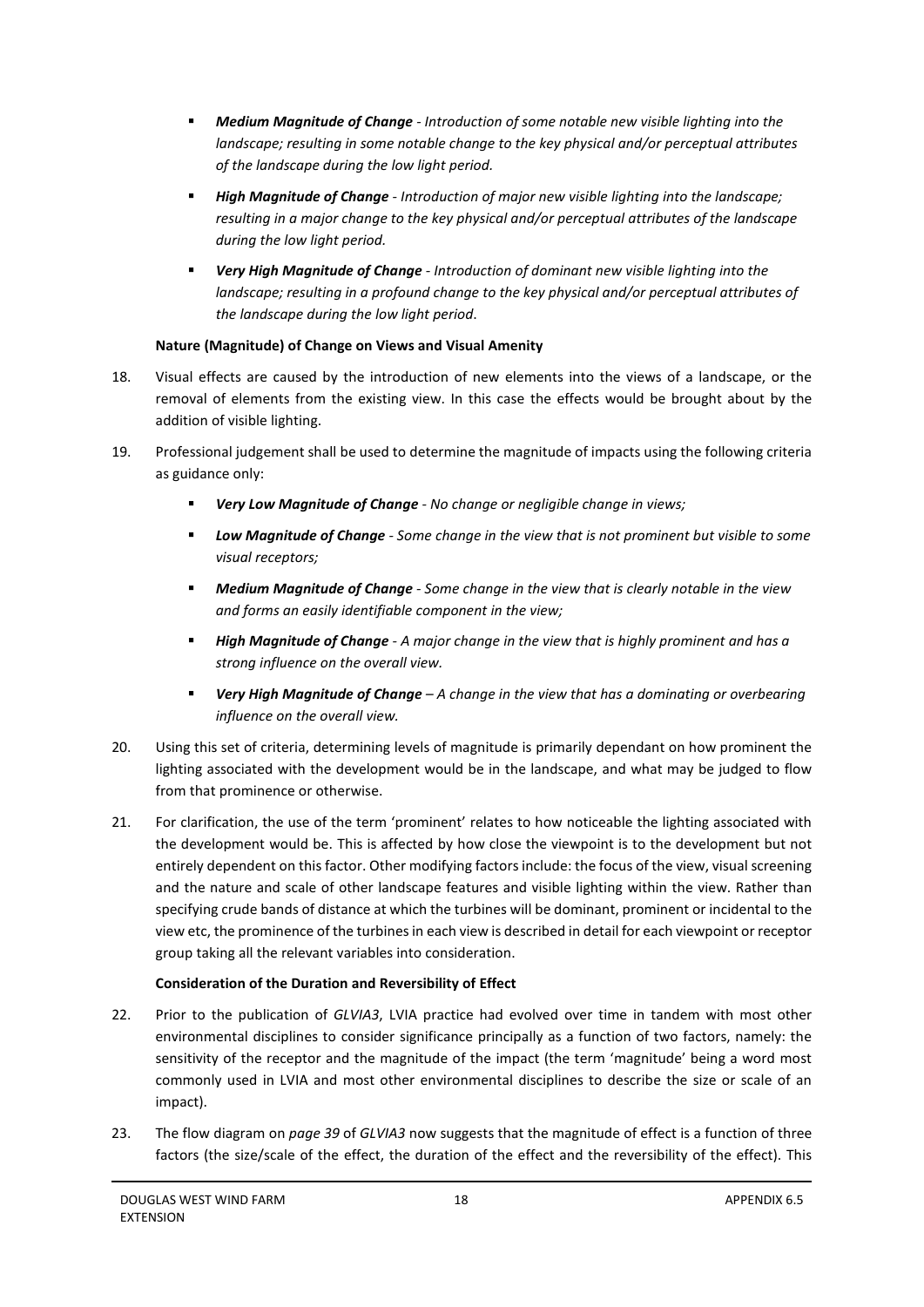however is somewhat problematic in the context of assessing wind energy development. This is because wind energy developments are generally consented for a time limited period and are largely reversible at the end of their operational period. Whilst this is a material consideration in the planning balance it does not however reduce the scale of the effect during the period in which the scheme is operational (i.e. the 'magnitude' of the effect in the traditional and commonly understood sense of the word). In this regard, it would be incorrect to report a lesser magnitude of change to the view during the operational phase as a result of the time limited period of the effect, or the relative reversibility of the effect.

24. The approach proposed to be taken in this assessment is therefore to consider magnitude of effect solely as the scale or size of the effect in the traditional sense of the term 'magnitude'.

#### **Level of Effect**

- 25. The purpose of an LVIA when produced in the context of an EIA is to identify any significant effects on landscape and visual amenity arising from the proposed development.
- 26. *The Electricity Works (Environmental Impact Assessment) (Scotland) Regulations 2017* do not define a threshold at which an effect may be determined to be significant. In certain other environmental disciplines there are regulatory thresholds or quantative standards which help to determine the threshold of what constitutes a significant effect. However, in LVIA, any judgement about what constitutes a significant effect is the judgement of a competent and appropriately qualified professional assessor.
- 27. The level (relative significance) of the landscape and visual effects is determined by combining judgements regarding sensitivity of the landscape or the viewer, the magnitude of change, duration of effect and the reversibility of the effect. In determining the level of residual effects, all mitigation measures are taken into account.
- 28. The level (relative significance) of effect shall be described as *Major, Major/Moderate, Moderate, Moderate/Minor, Minor, Slight/No Effect* or *No Effect*. No Effect may also be recorded as appropriate where the effect is so negligible it is not even noteworthy.
- 29. In the assessment, those effects described as Major, Major/Moderate and in some cases Moderate may be regarded as significant effects as required by the EIA Regulations. These are the effects which the authors of the LVIA consider to be most material in the decision making process.

#### **Production of the Zone of Theoretical Visibility (ZTV) Plan**

- 30. A Zone of Theoretical Visibility (ZTV) illustrates the extents from which a feature (in this case the visible lighting from several wind turbines) would theoretically be visible within a defined study area.
- 31. ZTVs are generated assuming a 'bare ground' terrain model. This means that the ZTVs presented are generated from topographical data only and they do not take any account of vegetation or the built environment, which may screen views of the development. They are, as such, a 'worst-case' zone of visual influence and considerably over-emphasises the actual visibility of the scheme. In reality trees, hedges and buildings may restrict views of the development from many of the areas rendered as within the ZTV.
- 32. A further assumption of ZTVs is that climatic visibility is 100% (i.e. visibility is not impeded by moisture or pollution in the air). In reality, such atmospheric conditions are relatively rare. Mist, fog, rain and snow are all common weather occurrences, which would regularly restrict visibility of the lighting associated with the development from some of the areas within the ZTV; this being an incrementally more significant factor with distance from the site. Atmospheric pollution is not as significant as it is in other parts of the country but is still present and would also restrict actual visibility on some occasions, again more so with distance from the site.
- 33. A ZTV has been generated using specialist computer software package 'WindFarm' by ReSoft Ltd. The programme uses topographical height data (OS Terrain 50) to build a terrain model. The programme then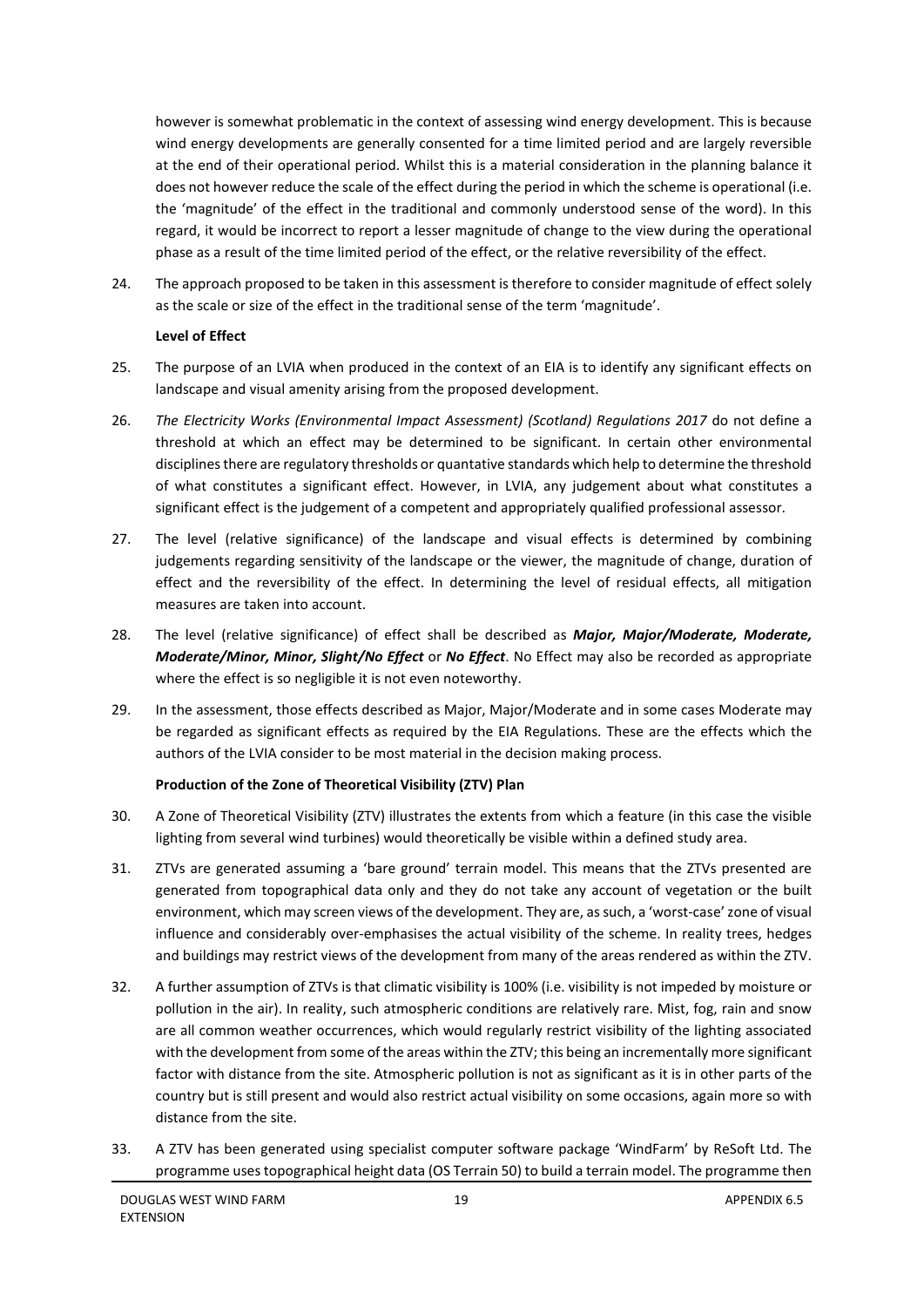renders the model using a square grid to illustrate whether the turbine lighting would be visible in each 50 m x 50 m square on the grid for a specified distance in every direction from the site.

- 34. A digital ZTV has been prepared to illustrate the theoretical visibility of the turbine lighting for a radius of 20 km around the site. It should be noted that when light travels from its source it diminishes in intensity, limiting the area that its source can illuminate, a process known as 'light attenuation' or 'fall-off'. Therefore, whilst the ZTV does not illustrate any reduction in intensity it should be recognised that the aviation lighting would diminish in intensity with distance from the Proposed Development.
- 35. It should be noted that there are several limitations to the use of ZTVs. For a discussion of these limitations please refer to *Visual Representation of Wind farms – Version 2.2* (SNH February 2017). In particular, it should be noted that the ZTV plan shall simply illustrate theoretical visibility and will not imply or assign any level of significance to those areas identified as being within the ZTV. A ZTV is a tool to assist the Landscape Architect to identify where the turbine lighting would potentially be visible from, however, the assessment of landscape and visual effects shall not rely solely on the ZTV and in all cases professional judgement shall be used to evaluate the significance of effects.

#### **Production of the Dusk Period Visualisations**

#### Introduction

- 36. SNH Guidance, *Visual Representation of Wind Farms, Version 2.2* (February 2017), considers the matter of visible turbine lighting at *paragraphs 174 to 177*. This highlights that '*Where an illustration of lighting is required, a basic visualisation showing the existing view alongside an approximation of how the wind farm might look at night with aviation lighting may be useful'. It goes on to note that 'This is only likely to be required in particular situations where the wind farm is likely to be regularly viewed at night (e.g. from a settlement, transport route) or where there is a particular sensitivity to lighting (e.g. in or near a Dark Sky Park or Wild Land Area)*'. It is also clear that '*Not all viewpoints will need to be illustrated in this way'*.
- 37. The following section provides background information in relation to the Dusk Period Visualisations which have been prepared to illustrate the visible lighting proposed as part of the Proposed Development. The text explains how the photography has been taken and how the visualisations have been prepared and presented. It includes instructions for how it is expected that the visualisations should be viewed and explains the limitations of the visualisation material.

#### Dusk Period Photography

- 38. SNH advises that '*The visualisation should use photographs taken in low light conditions, preferably when other artificial lighting (such as street lights and lights on buildings) are on, to show how the wind farm lighting will look compared to the existing baseline at night. It is only necessary to illustrate visible lighting, not infrared or other alternative lighting requirements'*. It goes on to note that *'We have found that approximately 30 minutes after sunset provides a reasonable balance between visibility of the landform and the apparent brightness of artificial lights, as both should be visible in the image. It is important that the photographs represent the levels of darkness as seen by the naked eye at the time and the camera exposure does not make the image appear artificially brighter than it is in reality. It can also be helpful to note the intensity of other lights in the area to enable comparison (e.g. television transmitters) as this can aid the assessment process'*.
- 39. In this context, the following text explains how the baseline photography has been taken for each viewpoint to be illustrated with a visualisation.
- 40. Each viewpoint illustrated with a visualisation has been visited during the 'dusk period' and photographs taken at regular intervals as the light levels decrease across the dusk period. In particular, we have sought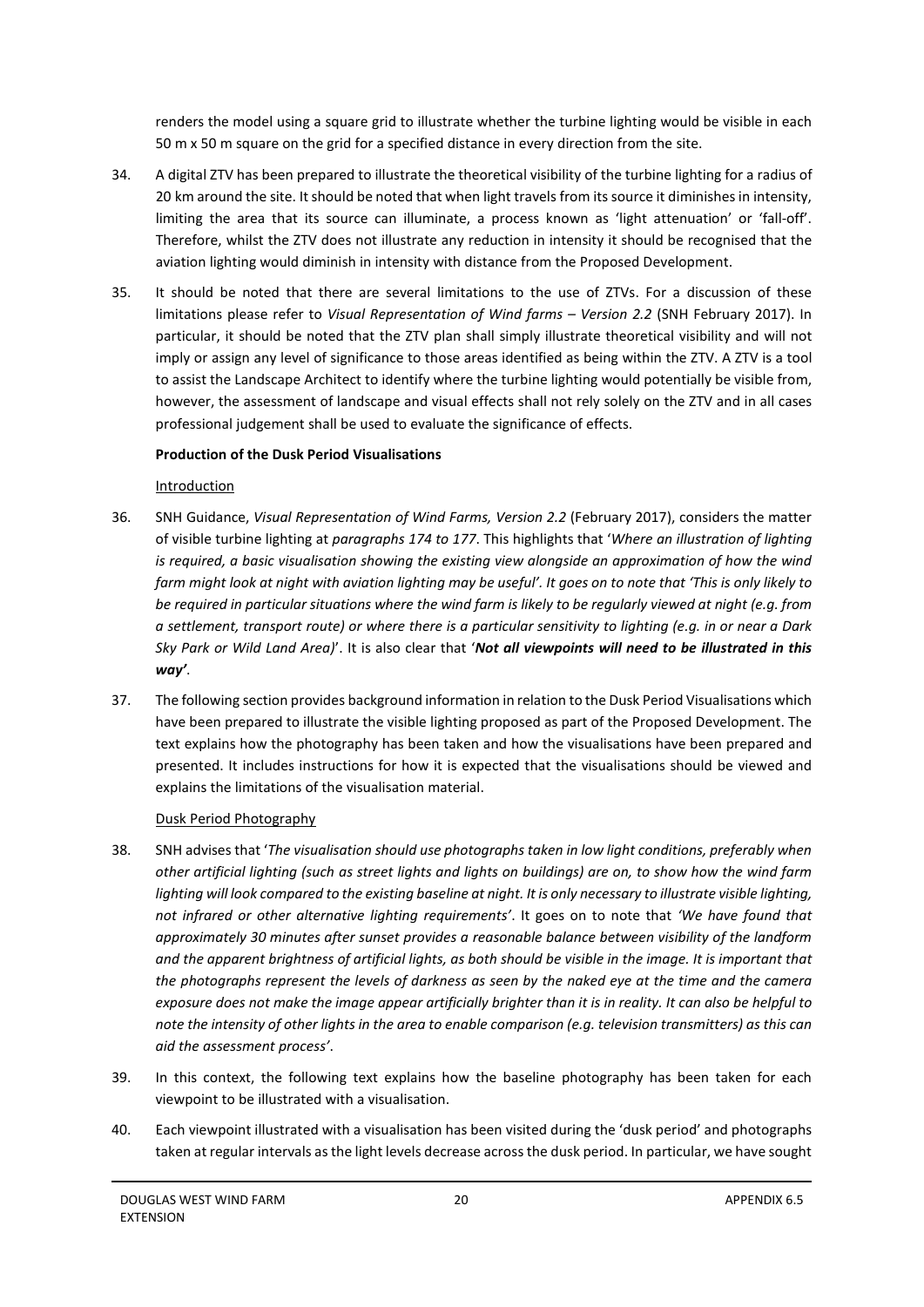to gather photographs during the period where street lighting and other light sources of visible light in the baseline are illuminated, but the landform remains partially visible. The ambient light conditions were recorded during each round of photography with a light meter to seek to ensure consistency across the visualisations prepared.

- 41. Baseline photographs of the existing view were taken using a high quality Canon 5D Mark II digital camera with a Canon EF 50mm f/1.4 USM lens. In accordance with SNH guidance, this camera had a full frame digital sensor.
- 42. As far as possible, photographs were taken in good weather and clear visibility conditions.
- 43. Neutral density graduated filters were used as appropriate at some viewpoints to balance the exposure within some scenes – typically where there is a contrast between bright sky and darker landform. Other than this no other filters were used during the photography.
- 44. Photographs were captured in high resolution JPEG format and as RAW metadata files.
- 45. At each viewpoint the camera was mounted on a levelled tripod at a height of approximately 1.5 m above ground level (providing an approximation of average adult eye level).
- 46. The camera was set up on a panoramic rotating head and photographs taken at 30 degree increments of rotation from left to right.
- 47. In each case the camera focus was locked on the distant horizon (infinity). In doing so the photographs are in each case focussed on the development site whilst very close objects in the foreground may in some cases be out of focus. This approach is in line with best practice photography techniques. The exposure was set correctly for the centre of the development site and then locked off so that it remained constant as the camera is rotated through the panorama.

#### Stitching of Panoramas and Post-Photographic Processing

- 48. Each of the panoramic images presented for the Photographic Record and used for the Visualisations was comprised of three single frame photographs stitched together and then cropped down to a particular horizontal and vertical field of view.
- 49. The panoramic baseline photographs which illustrate a 90 degree horizontal angle of view was stitched in cylindrical projection as per the SNH guidance.
- 50. The photomontages which show a 53.5 degree horizontal field of view were based on the same single frame panoramic photographs but stitched in planar projection in accordance with the SNH guidance.
- 51. In some cases a degree of post photography processing of the raw image files may be undertaken to enhance the quality of the baseline photographs. As stated in the SNH guidance:

*'Photographic processing involves judgements - there is no process by which a 'pure' photograph can be produced without the application of human decision-making, from exposure timing to the specification of the camera, and whether this is applied manually or automatically.........'*

*'In reality there is no way to avoid a photograph being enhanced as this is an integral part of photography and photomontage production.'* 

52. The extent of image enhancement undertaken in the production of the photomontages was however limited to that which would conventionally occur in a darkroom to improve the clarity of an image and did not in each case change the essential character of the image. Overall, a minimum of post-photography image enhancement took place and during the stitching process none of the photographs were distorted in terms of scaling (other than that which is an inherent and unavoidable product of stitching photography in planar projection).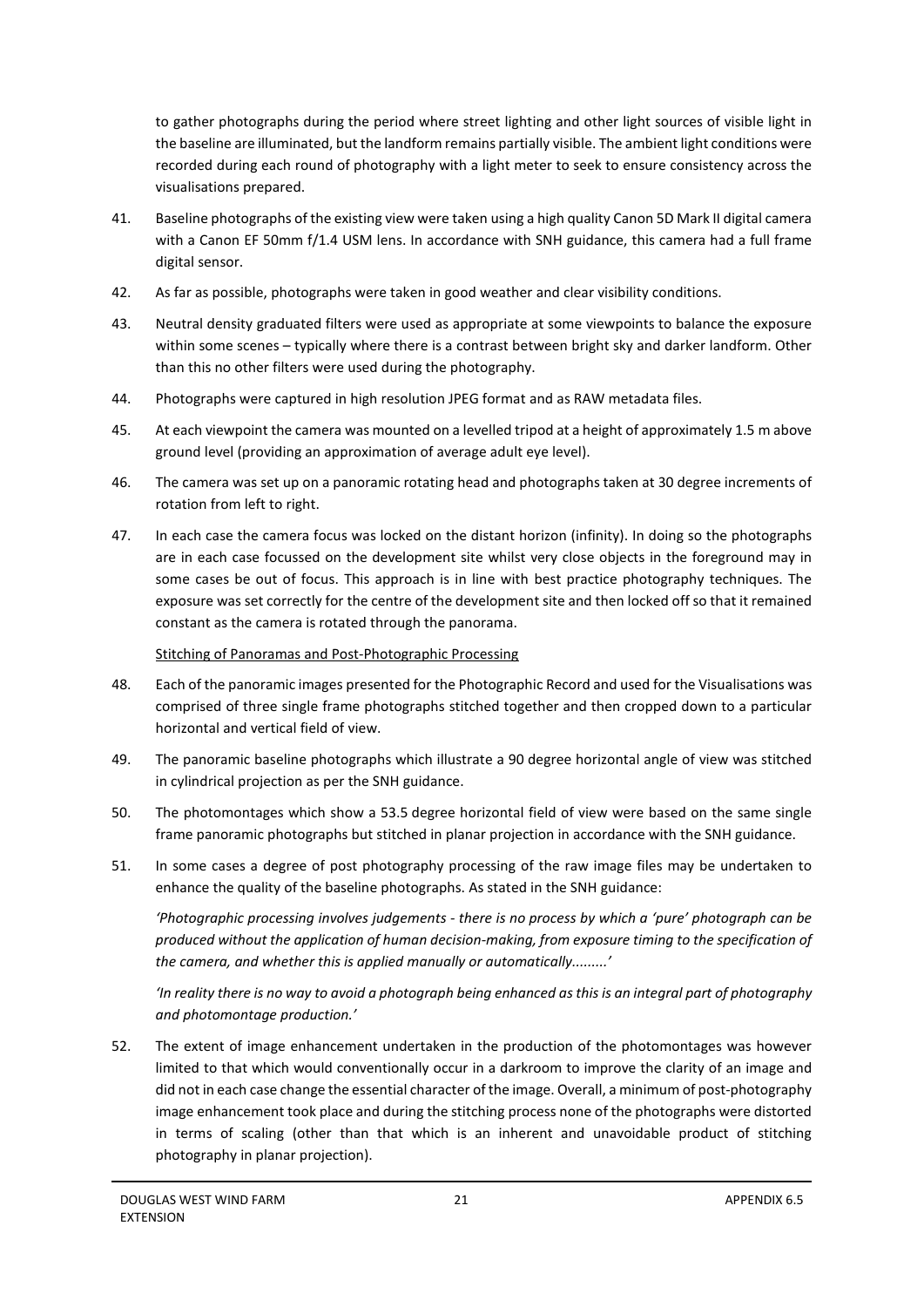#### **Production of Wirelines and Photomontages**

Wirelines

- 53. A wireline visualisation (sometimes also referred to as a wireframe visualisation) is a computer generated 3D outline of a particular structure (in this case a wind farm) placed on top of a 3D ground terrain model, which again is represented by a wireline. No rendering is given to any of the surfaces.
- 54. The wireline images of the proposed turbines (as well as any other cumulative turbines modelled) were generated utilising the actual dimensions of the proposed turbines and a model of the structures placed in position over a ground terrain model generated from Ordnance Survey Terrain 50 DTM data.
- 55. The coordinates of the viewpoints were recorded using a Global Positioning System (GPS) in the field. Checks on these coordinates were made with reference to Google Earth. These coordinates were used to set up viewpoints in the model from which to view the turbines. The wirelines were generated using specialist computer software package 'WindFarm' by ReSoft Ltd.
- 56. The wireline images are generated on a bare ground model and therefore do not take account of any vegetation or the built environment between the viewpoint and the development. As such, they represent a worst case view.
- 57. For each of the viewpoints which are illustrated with a Visualisation, a wireline has been presented to scale beneath a baseline photograph to illustrate the view. The wireline images illustrate the anticipated scale and position of the turbines in relation to the terrain.

#### Dusk Period Photomontages

- 58. In simple terms, a photomontage is the superimposition of a rendered, photorealistic, computer generated model of a development (in this case a wind farm with visible lighting) on to a baseline photograph to illustrate how it will appear in the surrounding landscape context.
- 59. The production of the photomontages begun with the generation of a 3D digital ground terrain model and wireline images of the turbines, using ReSoft Ltd WindFarm software (as described above). The model of the structures was then rendered, and the lighting levels set appropriate to the date, time and orientation on which the photograph was taken.
- 60. Using world coordinates in the computer modelling programme, the photographic viewpoints for which a photomontage was prepared was replicated such that a view was set up looking at the structures from exactly the same location as where the baseline photograph was taken from. The view from the model was then superimposed over the original photograph and edited as necessary in Adobe Photoshop to give a final photomontage. Several known landmarks in the far distance of the baseline photographs were recorded on site using a GPS and used to check that the positioning and scale of the structures is correct.
- 61. Whilst every effort has been made to ensure the accuracy of the photomontages, it must be appreciated that no photomontage could ever claim to be 100 % accurate as there are a number of technical limitations in the model relating to the accuracy of information available from Ordnance Survey and from the GPS. In particular, it should be recognised that baseline photographs on which photomontages are based can, at best, only ever be a 'flattened' 2D representation of what the eye sees in 3D on site. A photograph will never capture as much detail as the eye would see in the field, it therefore follows that a photomontage can never truly capture the sense of perspective and detail which would be possible in reality.
- 62. Additionally, it has been established during the field work undertaken for previous similar studies that dusk period photographs of visible lighting do not always capture the extent to which the eye perceives light sources during the dusk period. Often photography will appear to show the lighting to be more recessive than it is actually perceived in the field. The photomontages therefore do not seek to replicate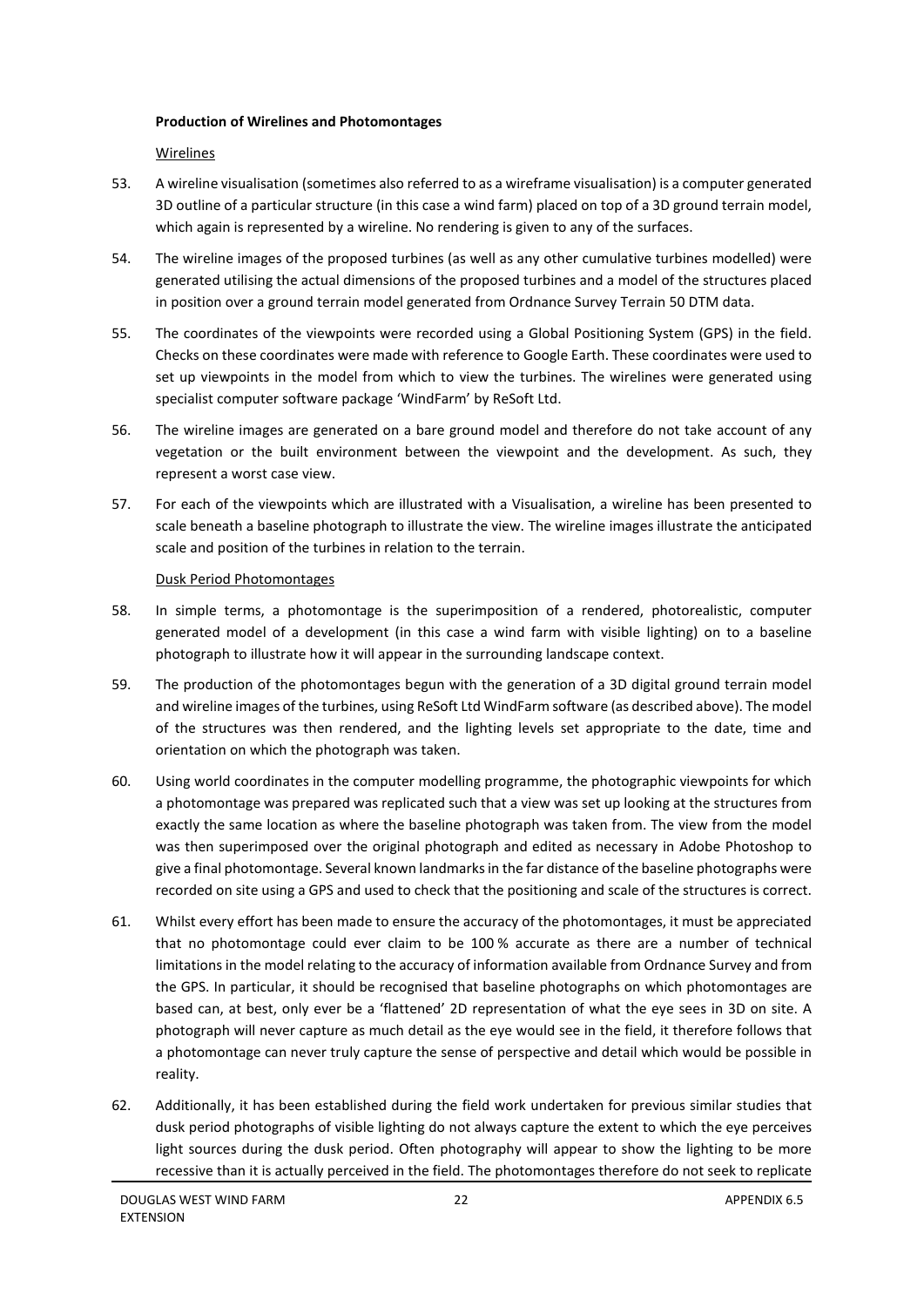the manner in which a dusk period photograph would capture the aviation lighting, rather they seek to replicate the manner in which the lighting is perceived when it is viewed in the field.

- 63. In some cases, the visibility of the turbines may also be slightly digitally enhanced to ensure that they are visible when printed out.
- 64. Each of the photomontages should be viewed from the stated viewing distance to give an accurate representation of what the development will look like. However, the photomontages are simply a tool to assist the Landscape Architect in their assessment of effects. The assessment of visual effects does not rely solely on the accuracy of the photomontages as it is ultimately professional judgement which is used to evaluate the significance of effects.

#### **Presentation of the Visualisation Sheets**

65. For each Dusk Period Viewpoint Visualisation, the following visualisation sheets have been presented:

*Sheet A: Baseline Photograph of the Existing Dusk Period View and Cumulative Wireline of the Proposed Scheme and all other relevant Operational or Consented Wind Farms (including only other developments with lit turbines)*

- 66. The baseline photograph is an unedited existing dusk period view from the viewpoint. The image illustrates a 90 degree horizontal field of view and a 25 degree vertical field of view. This image is presented in cylindrical projection and the principal viewing distance (the distance at which one should view the image to obtain a geometrically accurate impression) is 500 mm when the image is curved through the same radius.
- 67. A cumulative wireline image of the Proposed Development, and the other neighbouring operational or consented wind farms which are required to have aviation lighting is set out directly beneath the corresponding baseline view. This image also presents a 90 degree horizontal field of view.

*Sheet B: Future Baseline Photograph of the Existing Dusk Period View (Showing consented/under construction schemes Cumberhead, Douglas West and Dalquhandy digitally added) and Cumulative Wireline of the Proposed Scheme and all other relevant Operational, Consented or In Planning Wind Farms (including only other developments with lit turbines)*

- 68. The future baseline photograph is an edited existing dusk period view from the viewpoint showing consented/under construction schemes Cumberhead, Douglas West and Dalquhandy digitally added. The image illustrates a 90 degree horizontal field of view and a 25 degree vertical field of view. This image is presented in cylindrical projection and the principal viewing distance (the distance at which one should view the image to obtain a geometrically accurate impression) is 500 mm when the image is curved through the same radius.
- 69. A cumulative wireline image of the Proposed Development, and the other neighbouring operational, consented or 'in planning' wind farms which are required to have aviation lighting is set out directly beneath the corresponding baseline view. This image also presents a 90 degree horizontal field of view.

*Sheet C: Dusk Period Photomontage of the Proposed Scheme and other relevant Operational or Consented Schemes with Aviation Lighting*

70. This sheet provides an enlarged and cropped dusk period photomontage of the Proposed Development, added into the future baseline image described above. The image illustrates a 53.5 degree horizontal field of view and an 18 degree vertical field of view. It is presented in planar projection. As such the image should be viewed on a flat surface. The principal viewing distance (the distance at which one should view the image to obtain a geometrically accurate impression) is 812.5 mm. This sheet presents the information required of the 'A1 Panorama' as set out in Annex C of the SNH guidance.